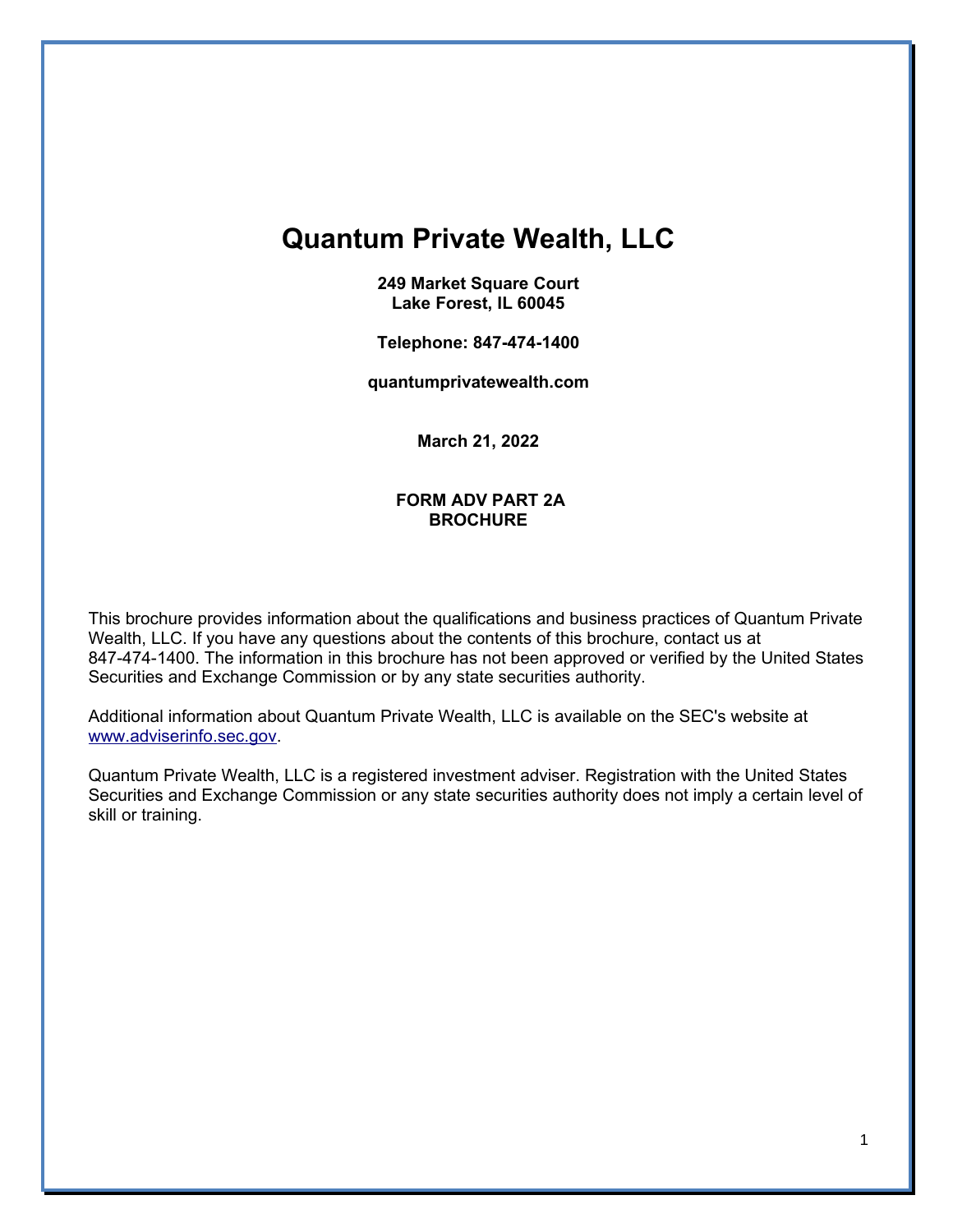# **Item 2 Summary of Material Changes**

Form ADV Part 2 requires registered investment advisers to amend their brochure when information becomes materially inaccurate. If there are any material changes to an adviser's disclosure brochure, the adviser is required to notify you and provide you with a description of the material changes.

Since our last annual updating amendment dated February 26, 2021, we have made the following changes to our ADV:

- We have removed the Seminars and Workshops from our service offerings. As such, all references to this service has been removed.
- As part of our portfolio management services, we may use one or more sub-advisers to manage a portion of your account on a discretionary basis. For more information, refer to Item 4.
- We have updated our brochure to disclose and acknowledge that when we provide investment advice to you regarding your retirement plan account or individual retirement account, we are fiduciaries under ERISA and/or the IRC as applicable. For more information on this topic, including inherent conflicts of interest, and our compliance with Prohibited Transaction Exemption 2020-02 ("PTE 2020-02") refer to Item 4.
- We have updated the brochure to clarify that typically, the broker-dealer or custodian that executes your account transaction imposes additional transaction charges and/or brokerage fees when purchasing or selling securities. However, Fidelity does not impose transactions fees on certain approved securities. Nevertheless, it is important to understand that there are instances in which Fidelity would impose charges and/or fees, including but not limited to transactions involving non-approved securities and when certain transactions are required to go through the Fidelity trading desk, rather than Fidelity's automated system. In circumstances where Fidelity would impose charges and/or fees, we would attempt to execute your account transactions through Purshe Kaplan Sterling ("PKS") instead of Fidelity. When executing through PKS, you may be charged a transaction fee. For more information, refer to Item 5.
- We have updated *Compensation for the Sale of Securities* section of our brochure to disclose our fiduciary duty act in our client's best interest. Refer to Item 5 for more information.
- Jim Perkins, Managing Partner and Chief Compliance Officer of Quantum Private Wealth, LLC will be responsible for monitoring reviewing client accounts. Please refer to Item 13 for more information.
- We have updated our brochure to disclose our arrangement and partnership with Broadridge, a company that handles class actions litigations. Broadridge streamlines and automates asset recovery - from data management and opportunity monitoring to claims filing and distribution. Refer to Item 20.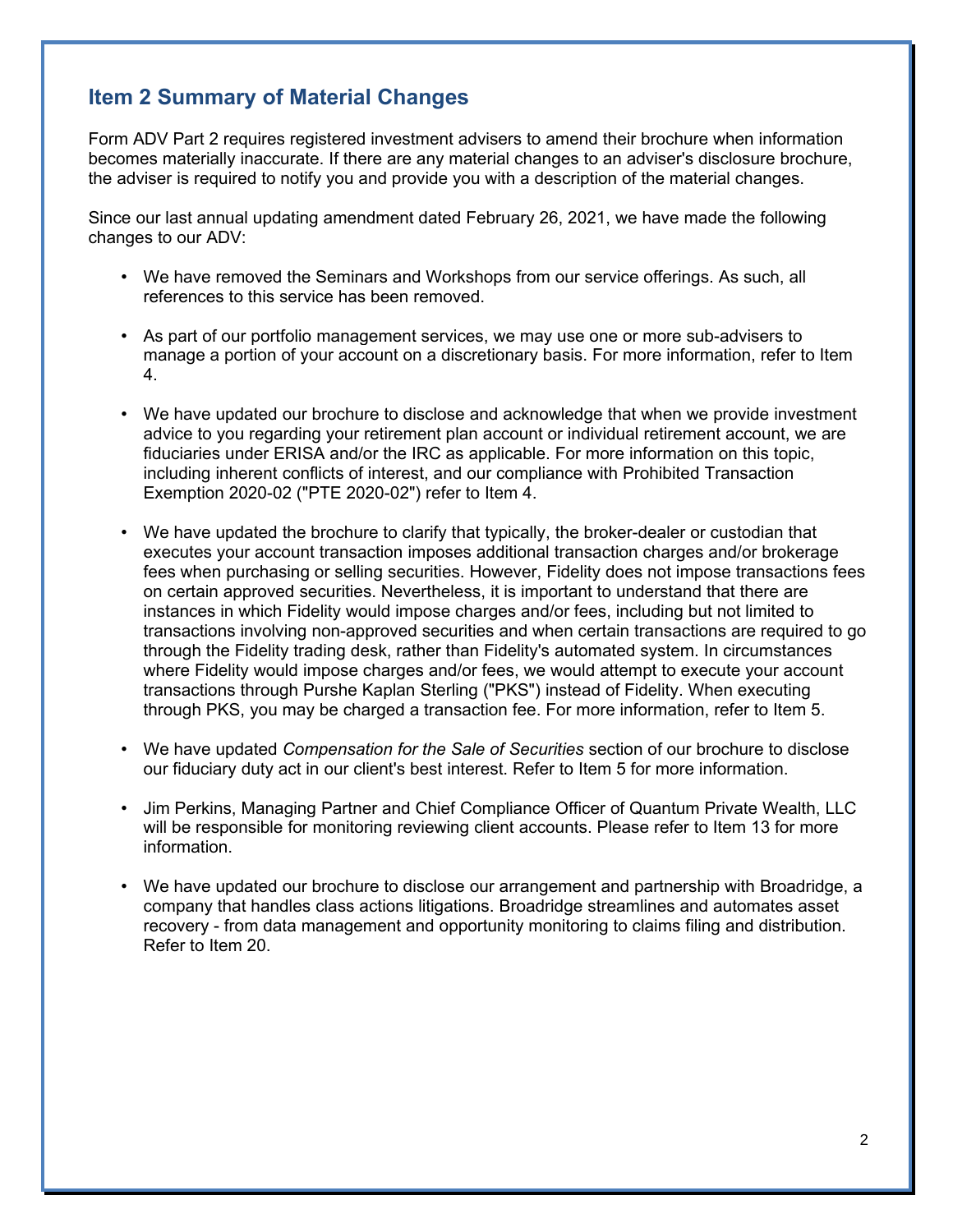# **Item 3 Table of Contents**

| Item 1 Cover Page                                                                             | Page 1  |
|-----------------------------------------------------------------------------------------------|---------|
| Item 2 Summary of Material Changes                                                            | Page 2  |
| Item 3 Table of Contents                                                                      | Page 3  |
| Item 4 Advisory Business                                                                      | Page 4  |
| Item 5 Fees and Compensation                                                                  | Page 6  |
| Item 6 Performance-Based Fees and Side-By-Side Management                                     | Page 9  |
| Item 7 Types of Clients                                                                       | Page 9  |
| Item 8 Methods of Analysis, Investment Strategies and Risk of Loss                            | Page 9  |
| Item 9 Disciplinary Information                                                               | Page 17 |
| Item 10 Other Financial Industry Activities and Affiliations                                  | Page 18 |
| Item 11 Code of Ethics, Participation or Interest in Client Transactions and Personal Trading | Page 18 |
| Item 12 Brokerage Practices                                                                   | Page 18 |
| Item 13 Review of Accounts                                                                    | Page 20 |
| Item 14 Client Referrals and Other Compensation                                               | Page 20 |
| Item 15 Custody                                                                               | Page 21 |
| Item 16 Investment Discretion                                                                 | Page 21 |
| Item 17 Voting Client Securities                                                              | Page 22 |
| Item 18 Financial Information                                                                 | Page 22 |
| Item 19 Requirements for State-Registered Advisers                                            | Page 22 |
| Item 20 Additional Information                                                                | Page 22 |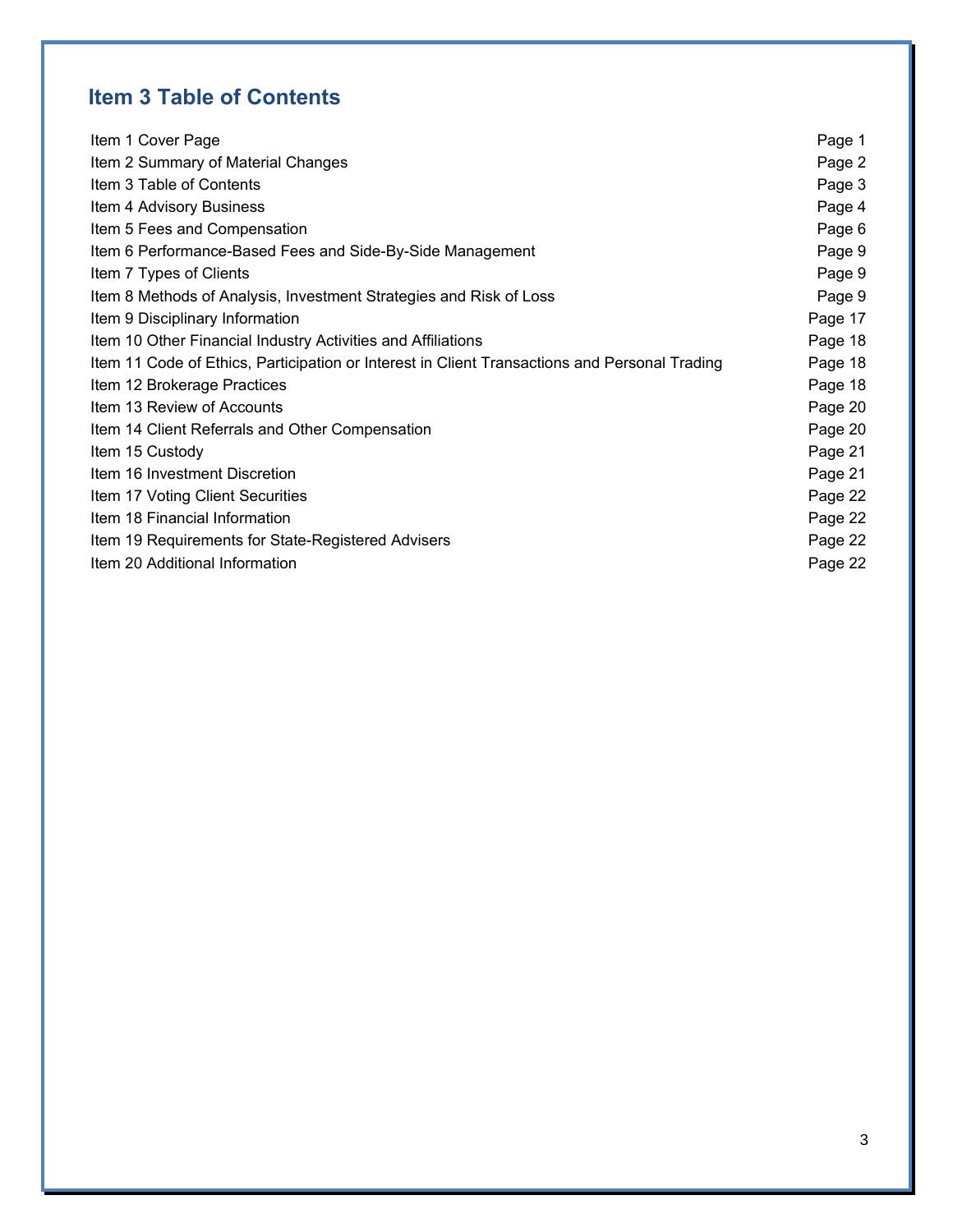# **Item 4 Advisory Business**

#### **Description of Firm**

Quantum Private Wealth, LLC is a registered investment adviser based in Lake Forest, Illinois. We are organized as a limited liability company ("LLC") under the laws of the State of Illinois. We have been providing investment advisory services since March 2020. We are owned by James M. Perkins.

The following paragraphs describe our services and fees. Refer to the description of each investment advisory service listed below for information on how we tailor our advisory services to your individual needs. As used in this brochure, the words "we," "our," and "us" refer to Quantum Private Wealth, LLC and the words "you," "your," and "client" refer to you as either a client or prospective client of our firm.

#### **Portfolio Management Services**

We offer discretionary and non-discretionary portfolio management services. Our investment advice is tailored to meet our clients' needs and investment objectives. If you retain our firm for portfolio management services, we will meet with you to determine your investment objectives, risk tolerance, and other relevant information at the beginning of our advisory relationship. We will use the information we gather to develop a strategy that enables our firm to give you focused investment advice and/or to make investments on your behalf. As part of our portfolio management services, in addition to other types of investments, we may invest your assets according to one or more model portfolios developed by our firm. These models are designed for investors with varying degrees of risk tolerance ranging from a more aggressive investment strategy to a more conservative investment approach.

If you participate in our discretionary portfolio management services, we require you to grant our firm discretionary authority to manage your account. Discretionary authorization will allow us to determine the specific securities, and the amount of securities, to be purchased or sold for your account without your approval prior to each transaction. Discretionary authority is typically granted by the investment advisory agreement you sign with our firm and the appropriate trading authorization forms. You may limit our discretionary authority (for example, limiting the types of securities that can be purchased or sold for your account) by providing our firm with your restrictions and guidelines in writing.

We may also offer non-discretionary portfolio management services. If you enter into non-discretionary arrangements with our firm, we must obtain your approval prior to executing any transactions on behalf of your account. You have an unrestricted right to decline to implement any advice provided by our firm on a non-discretionary basis.

As part of our portfolio management services, we may use one or more sub-advisers to manage a portion of your account on a discretionary basis. The sub-adviser(s) may use one or more of their model portfolios to manage your account. We will regularly monitor the performance of your accounts managed by sub-adviser(s), and may hire and fire any sub-adviser without your prior approval. We may pay a portion of our advisory fee to the sub-adviser(s) we use; however, you will not pay our firm a higher advisory fee as a result of any sub-advisory relationships.

As discussed above, we may invest your assets according to one or more model portfolios developed by our firm. These models are designed for investors with varying degrees of risk tolerance ranging from a more aggressive investment strategy to a more conservative investment approach. Clients whose assets are invested in model portfolios may not set restrictions on the specific holdings or allocations within the model, nor the types of securities that can be purchased in the model. Nonetheless, clients may impose restrictions on investing in certain securities or types of securities in their account. In such cases, this may prevent a client from investing in certain models that are managed by our firm.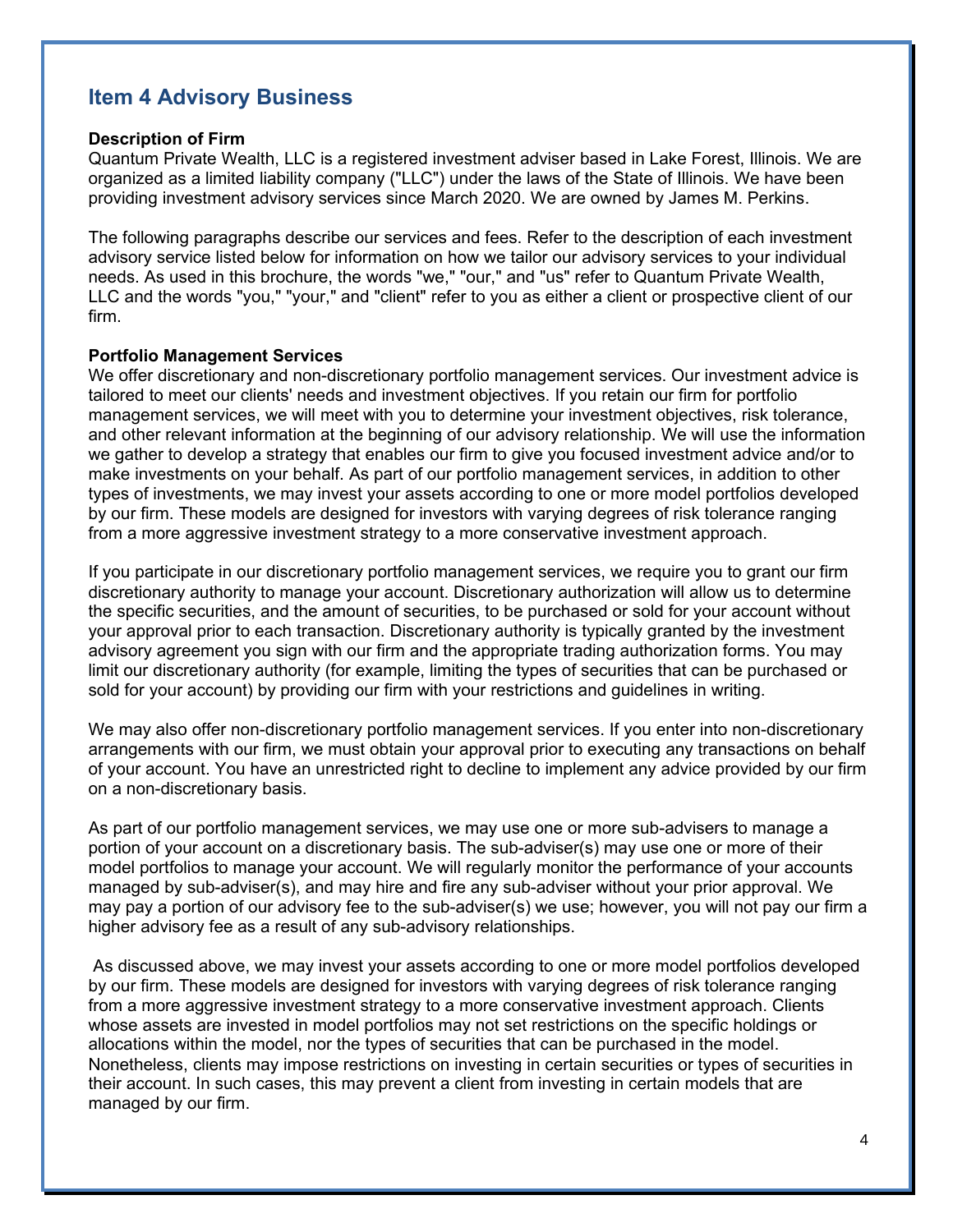### **Selection of Other Advisers**

We may recommend that you use the services of a third party money manager ("TPMM") to manage all, or a portion of, your investment portfolio. After gathering information about your financial situation and objectives, we may recommend that you engage a specific TPMM or investment program. Factors that we take into consideration when making our recommendation(s) include, but are not limited to, the following: the TPMM's performance, methods of analysis, fees, your financial needs, investment goals, risk tolerance, and investment objectives. We will monitor the TPMM(s)' performance to ensure its management and investment style remains aligned with your investment goals and objectives.

The TPMM(s) will actively manage your portfolio and will assume discretionary investment authority over your account. We will assume discretionary authority to hire and fire TPMM(s) and/or reallocate your assets to other TPMM(s) where we deem such action appropriate.

### **Family Office and Wealth Planning Services**

We offer Family Office and Wealth Planning Services designed to help our clients organize their financial situation and plan for the successful transfer of wealth to the next generation in the most taxadvantaged manner. Such services generally include financial planning in the following areas: family continuity, estate planning and trustee oversight, integrated tax and financial planning, lifestyle management, family philanthropy, and risk management.

### **Financial Consulting Services**

We offer financial consulting services that primarily involves advising clients on specific financialrelated topics. The topics we address may include, but are not limited to, CDFA Advisory Services, Financial Educational Services, risk assessment/management, investment planning, financial organization, or financial decision making/negotiation.

### **Pension Consulting Services**

We offer pension consulting services to employee benefit plans and their fiduciaries based upon the needs of the plan and the services requested by the plan sponsor or named fiduciary. In general, these services may include an existing plan review and analysis, plan-level advice regarding fund selection and investment options, education services to plan participants, investment performance monitoring, and/or ongoing consulting.

These pension consulting services may be non-discretionary and advisory in nature; where the ultimate decision to act on behalf of the plan shall remain with the plan sponsor or other named fiduciary. This is typically referred to as a 3(21) investment advisor. However, we may serve as a 3(38) investment manager, in which we will have discretion, authority and control to manage the fund lineup.

We may also assist with participant enrollment meetings and provide investment-related educational seminars to plan participants on such topics as: diversification, asset allocation, risk tolerance, and time horizon. Our educational seminars may include other investment-related topics specific to the particular plan.

We may also provide additional types of pension consulting services to plans on an individually negotiated basis. All services, whether discussed above or customized for the plan based upon requirements from the plan fiduciaries (which may include additional plan-level or participant-level services) shall be detailed in a written agreement and be consistent with the parameters set forth in the plan documents.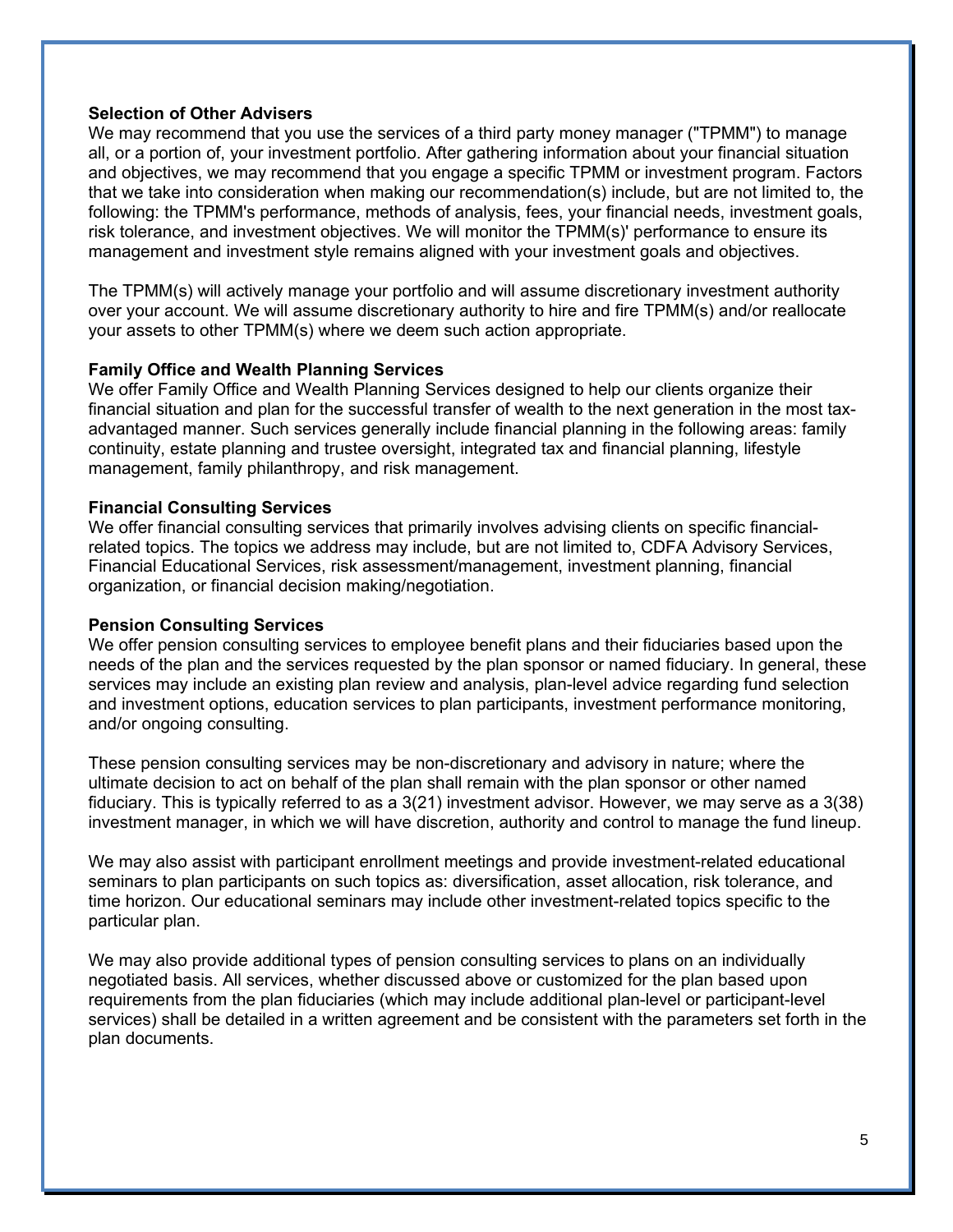### **Types of Investments**

We offer advice on stocks, corporate debt securities (other than commercial paper), commercial paper, certificates of deposit, municipal securities, mutual fund shares, ETFs, United States government securities, options contracts on securities, money market funds, real estate, REITs, derivatives, structured notes, interests in partnerships investing in real estate and interests in partnerships investing in oil and gas interests.

Additionally, we may advise you on other types of investments based on your stated goals and objectives. We may also provide advice on any type of investment held in your portfolio at the inception of our advisory relationship.

Since our investment strategies and advice are based on each client's specific financial situation, the investment advice we provide to you may be different or conflicting with the advice we give to other clients regarding the same security or investment.

### **IRA Rollover Recommendations**

Effective December 20, 2021 (or such later date as the US Department of Labor ("DOL") Field Assistance Bulletin 2018-02 ceases to be in effect), for purposes of complying with the DOL's Prohibited Transaction Exemption 2020-02 ("PTE 2020-02") where applicable, we are providing the following acknowledgment to you. When we provide investment advice to you regarding your retirement plan account or individual retirement account, we are fiduciaries within the meaning of Title I of the Employee Retirement Income Security Act and/or the Internal Revenue Code, as applicable, which are laws governing retirement accounts. The way we make money creates some conflicts with your interests, so we operate under a special rule that requires us to act in your best interest and not put our interest ahead of yours. Under this special rule's provisions, we must:

- Meet a professional standard of care when making investment recommendations (give prudent advice);
- Never put our financial interests ahead of yours when making recommendations (give loyal advice);
- Avoid misleading statements about conflicts of interest, fees, and investments;
- Follow policies and procedures designed to ensure that we give advice that is in your best interest;
- Charge no more than is reasonable for our services; and
- Give you basic information about conflicts of interest.

We benefit financially from the rollover of your assets from a retirement account to an account that we manage or provide investment advice, because the assets increase our assets under management and, in turn, our advisory fees. As a fiduciary, we only recommend a rollover when we believe it is in your best interest.

#### **Assets Under Management**

As of December 31, 2021, we provide continuous management services for \$260,443,713 in client assets on a discretionary basis, and \$65,966,436 in client assets on a non-discretionary basis.

# **Item 5 Fees and Compensation**

# **Portfolio Management Services**

Our annual fee for portfolio management services is equal to 1.00% of the market value of your assets under our management. Assets in each of your account(s) are included in the fee assessment unless specifically identified in writing for exclusion.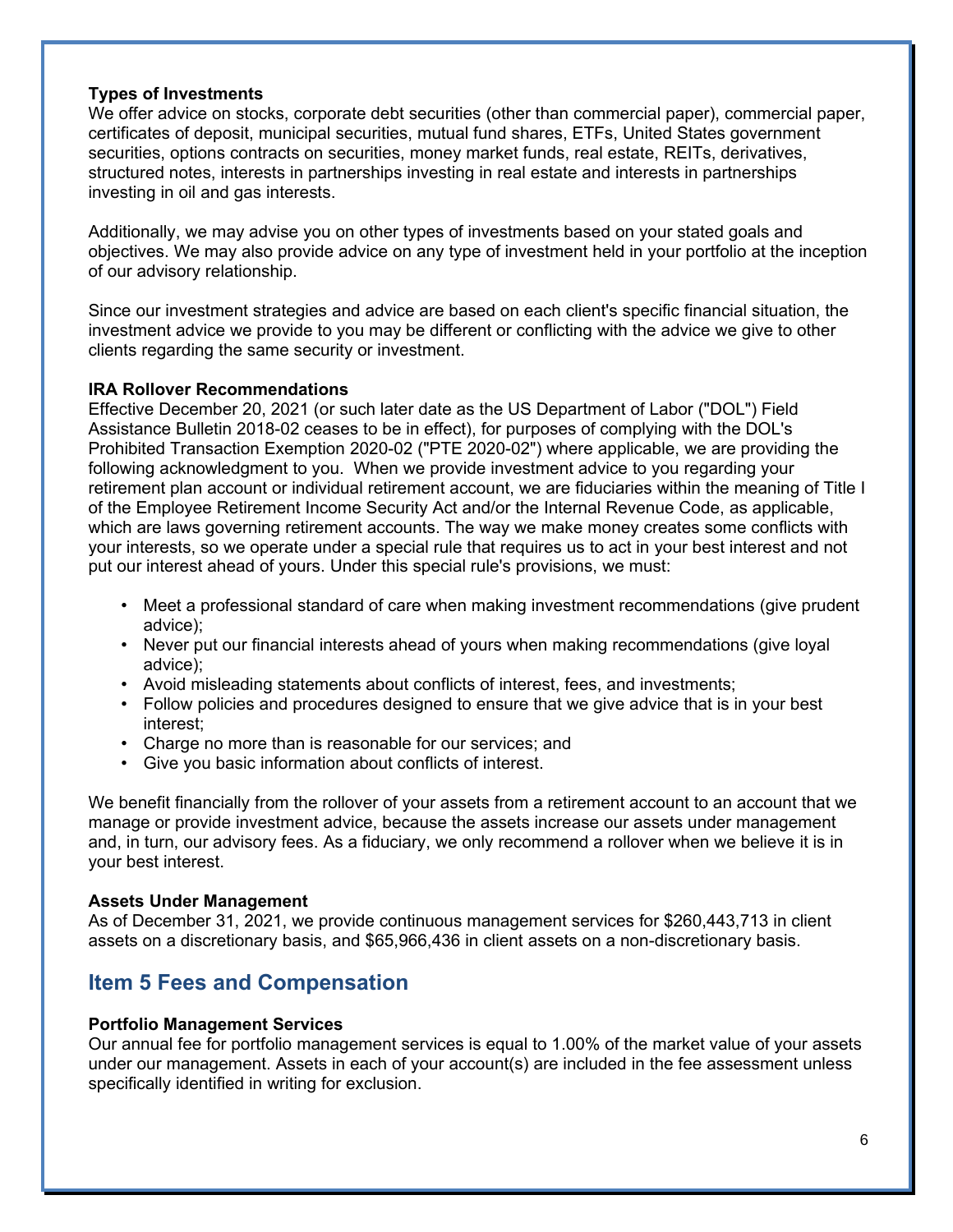Our annual portfolio management fee is billed and payable, quarterly in advance, based on the balance at beginning of billing period.

If the portfolio management agreement is executed at any time other than the first day of a calendar quarter, our fees will apply on a pro rata basis, which means that the advisory fee is payable in proportion to the number of days in the quarter for which you are a client. In limited circumstances and in our sole discretion, we may negotiate our advisory fee depending on individual client circumstances.

At our discretion, we may combine the account values of family members living in the same household to determine the applicable advisory fee. For example, we may combine account values for you and your minor children, joint accounts with your spouse, and other types of related accounts. Combining account values may increase the asset total, which may result in your paying a reduced advisory fee.

We will deduct our fee directly from your account through the qualified custodian holding your funds and securities. We will deduct our advisory fee only when you have given our firm written authorization permitting the fees to be paid directly from your account. Further, the qualified custodian will deliver an account statement to you at least quarterly. These account statements will show all disbursements from your account. You should review all statements for accuracy.

You may terminate the portfolio management agreement upon 30 days written notice. You will incur a pro rata charge for services rendered prior to the termination of the portfolio management agreement, which means you will incur advisory fees only in proportion to the number of days in the quarter for which you are a client. If you have pre-paid advisory fees that we have not yet earned, you will receive a prorated refund of those fees.

#### **Selection of Other Advisers**

Advisory fees charged by TPMMs are separate and apart from our advisory fees. Assets managed by TPMMs will be included in calculating our advisory fee, which is based on the fee schedule set forth in the *Portfolio Management Services* section in this brochure. Advisory fees that you pay to the TPMM are established and payable in accordance with the brochure provided by each TPMM to whom you are referred. These fees may or may not be negotiable. You should review the recommended TPMM's brochure and take into consideration the TPMM's fees along with our fees to determine the total amount of fees associated with this program.

You may be required to sign an agreement directly with the recommended TPMM(s). You may terminate your advisory relationship with the TPMM according to the terms of your agreement with the TPMM. You should review each TPMM's brochure for specific information on how you may terminate your advisory relationship with the TPMM and how you may receive a refund, if applicable. You should contact the TPMM directly for questions regarding your advisory agreement with the TPMM.

#### **Family Office and Wealth Planning Services**

Our fee for Family Office and Wealth Planning services equal to 1.00% of the market value of your assets under our management. Assets in each of your account(s) are included in the fee assessment unless specifically identified in writing for exclusion.

You may terminate the family office and wealth planning services agreement upon 30 days written notice to our firm. You will incur a pro rata charge for services rendered prior to the termination of the agreement, which means you will incur advisory fees only in proportion to the number of days in the quarter for which you are a client. If you have pre-paid advisory fees that we have not yet earned, you will receive a prorated refund of those fees.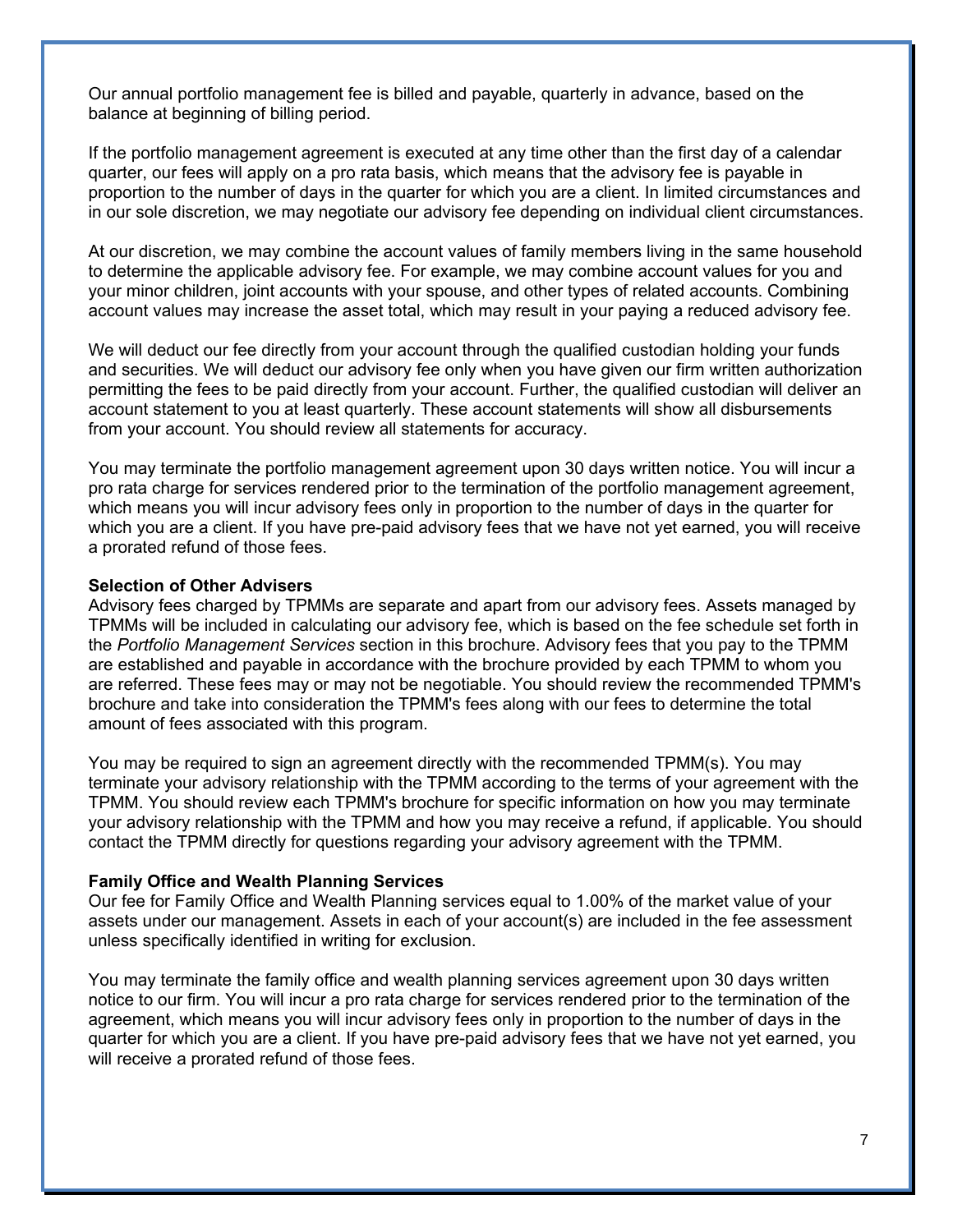### **Financial Consulting Services**

We charge an hourly fee of \$600 for financial consulting services. Our consulting fee is payable upon completion of the agreed upon consulting services.

You may terminate the financial consulting agreement upon 30 days written notice to our firm. If financial consulting fees are payable in arrears, you will be responsible for a prorated fee based on services performed prior to termination of the financial consulting agreement.

### **Pension Consulting Services**

Our advisory fees for these customized services will be negotiated with the plan sponsor or named fiduciary on a case-by-case basis.

You may terminate the pension consulting services agreement upon 30 days written notice to our firm. You will incur a pro rata charge for services rendered prior to the termination of the agreement, which means you will incur advisory fees only in proportion to the number of days in the quarter for which you are a client. If you have pre-paid advisory fees that we have not yet earned, you will receive a prorated refund of those fees.

### **Additional Fees and Expenses**

As part of our investment advisory services to you, we may invest, or recommend that you invest, in mutual funds and exchange traded funds. The fees that you pay to our firm for investment advisory services are separate and distinct from the fees and expenses charged by mutual funds or exchange traded funds (described in each fund's prospectus) to their shareholders. These fees will generally include a management fee and other fund expenses.

Typically, the broker-dealer or custodian that executes your account transaction imposes additional transaction charges and/or brokerage fees when purchasing or selling securities. However, Fidelity does not impose transactions fees on certain approved securities. Nevertheless, it is important to understand that there are instances in which Fidelity would impose charges and/or fees, including but not limited to transactions involving non-approved securities and when certain transactions are required to go through the Fidelity trading desk, rather than Fidelity's automated system. In circumstances where Fidelity would impose charges and/or fees, we would attempt to execute your account transactions through Purshe Kaplan Sterling ("PKS") instead of Fidelity. When executing through PKS, you may be charged a transaction fee. We do not share in any portion of the brokerage fees/transaction charges imposed by the broker-dealer or custodian. To fully understand the total cost you will incur, you should review all the fees charged by mutual funds, exchange traded funds, our firm, and others. For information on our brokerage practices, refer to the *Brokerage Practices* section of this brochure.

#### **Compensation for the Sale of Securities**

Persons providing investment advice on behalf of our firm are registered representatives with Purshe Kaplan Sterling Investments, Inc. ("PKS"), a securities broker-dealer, and a member of the Financial Industry Regulatory Authority and the Securities Investor Protection Corporation. In their capacity as registered representatives, these persons receive compensation in connection with the purchase and sale of securities or other investment products, including asset-based sales charges, service fees or 12b-1 fees, for the sale or holding, of mutual funds. Compensation earned by these persons in their capacities as registered representatives is separate and in addition to our advisory fees. This practice presents a conflict of interest because investment adviser representatives of our firm who are also registered representatives have an incentive to recommend investment products based on the compensation received rather than solely based on your needs.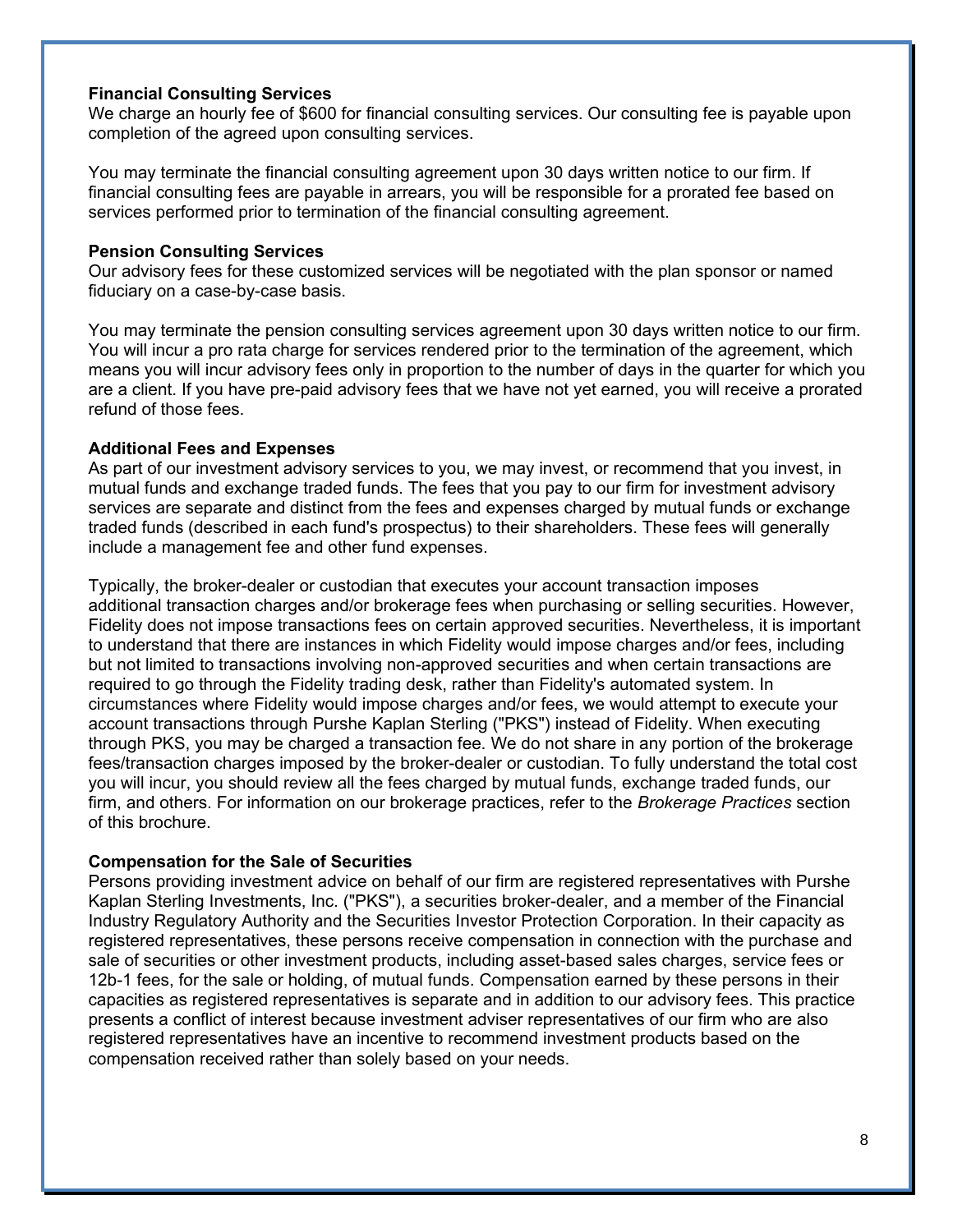Investment adviser representatives of our firm, when acting in their registered representative capacity for PKS, can select or recommend, and in many instances will select or recommend, mutual fund investments in share classes that pay 12b-1 fees when clients are eligible to purchase share classes of the same funds that do not pay such fees and are less expensive. This presents a conflict of interest. These transactions typically take place in a brokerage account. However, you are under no obligation, contractually or otherwise, to purchase securities products through any person affiliated with our firm who receives compensation described above.

We have a fiduciary duty to act in our client's best interest including the duty to seek best execution. Therefore, our mutual fund selection and recommendation process takes into consideration several factors in order to meet this requirement. See the *Brokerage Practices* section for additional information on our mutual fund share class selection process.

### **Compensation for the Sale of Insurance Products**

James M. Perkins, Chief Executive Officer and Managing Partner of our advisory firm, is also a licensed insurance producer. In this capacity, Mr. Perkins will earn commission-based compensation for selling insurance products, including insurance products he sells to you. Insurance commissions earned in this capacity are separate and in addition to our advisory fees. This practice presents a conflict of interest because persons providing investment advice on behalf of our firm who are insurance producers have a financial incentive to recommend insurance products to you. You are under no obligation, contractually or otherwise, to purchase insurance products through any person affiliated with our firm

# **Item 6 Performance-Based Fees and Side-By-Side Management**

We do not accept performance-based fees or participate in side-by-side management. Performancebased fees are fees that are based on a share of a capital gains or capital appreciation of a client's account. Side-by-side management refers to the practice of managing accounts that are charged performance-based fees while at the same time managing accounts that are not charged performancebased fees. Our fees are calculated as described in the *Fees and Compensation* section above, and are not charged on the basis of a share of capital gains upon, or capital appreciation of, the funds in your advisory account.

# **Item 7 Types of Clients**

We offer investment advisory services to individuals, high net worth individuals, pension and profit sharing plans (but not the plan participants) and charitable organizations.

In general, we require a minimum of \$1,000,000 to open and maintain an advisory account. At our discretion, we may waive this minimum account size. For example, we may waive the minimum if you appear to have significant potential for increasing your assets under our management.

Additionally, we may combine account values for you and your minor children, joint accounts with your spouse, and other types of related accounts to meet the stated minimum.

# **Item 8 Methods of Analysis, Investment Strategies and Risk of Loss**

# **Our Methods of Analysis and Investment Strategies**

We may use one or more of the following methods of analysis or investment strategies when providing investment advice to you: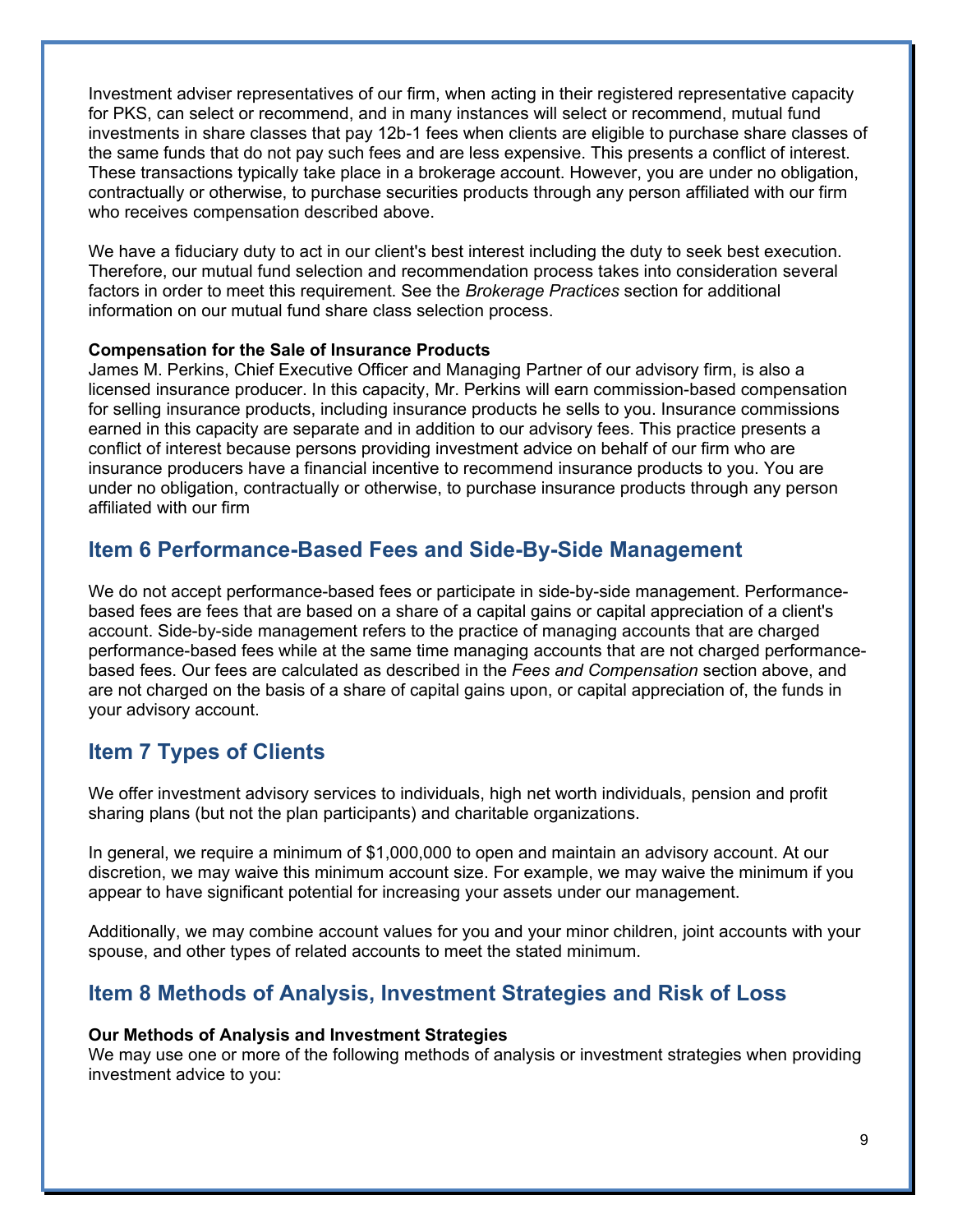**Charting Analysis** - involves the gathering and processing of price and volume pattern information for a particular security, sector, broad index or commodity. This price and volume pattern information is analyzed. The resulting pattern and correlation data is used to detect departures from expected performance and diversification and predict future price movements and trends.

**Risk:** Our charting analysis may not accurately detect anomalies or predict future price movements. Current prices of securities may reflect all information known about the security and day-to-day changes in market prices of securities may follow random patterns and may not be predictable with any reliable degree of accuracy.

**Technical Analysis** - involves studying past price patterns, trends and interrelationships in the financial markets to assess risk-adjusted performance and predict the direction of both the overall market and specific securities.

**Risk:** The risk of market timing based on technical analysis is that our analysis may not accurately detect anomalies or predict future price movements. Current prices of securities may reflect all information known about the security and day-to-day changes in market prices of securities may follow random patterns and may not be predictable with any reliable degree of accuracy.

**Fundamental Analysis** - involves analyzing individual companies and their industry groups, such as a company's financial statements, details regarding the company's product line, the experience and expertise of the company's management, and the outlook for the company and its industry. The resulting data is used to measure the true value of the company's stock compared to the current market value.

**Risk:** The risk of fundamental analysis is that information obtained may be incorrect and the analysis may not provide an accurate estimate of earnings, which may be the basis for a stock's value. If securities prices adjust rapidly to new information, utilizing fundamental analysis may not result in favorable performance.

**Cyclical Analysis** - a type of technical analysis that involves evaluating recurring price patterns and trends. Economic/business cycles may not be predictable and may have many fluctuations between long-term expansions and contractions.

**Risk:** The lengths of economic cycles may be difficult to predict with accuracy and therefore the risk of cyclical analysis is the difficulty in predicting economic trends and consequently the changing value of securities that would be affected by these changing trends.

**Modern Portfolio Theory** - a theory of investment which attempts to maximize portfolio expected return for a given amount of portfolio risk, or equivalently minimize risk for a given level of expected return, by carefully diversifying the proportions of various assets.

**Risk:** Market risk is that part of a security's risk that is common to all securities of the same general class (stocks and bonds) and thus cannot be eliminated by diversification.

**Long-Term Purchases** - securities purchased with the expectation that the value of those securities will grow over a relatively long period of time, generally greater than one year.

**Risk:** Using a long-term purchase strategy generally assumes the financial markets will go up in the long-term, which may not be the case. There is also the risk that the segment of the market that you are invested in or perhaps just your particular investment will go down over time even if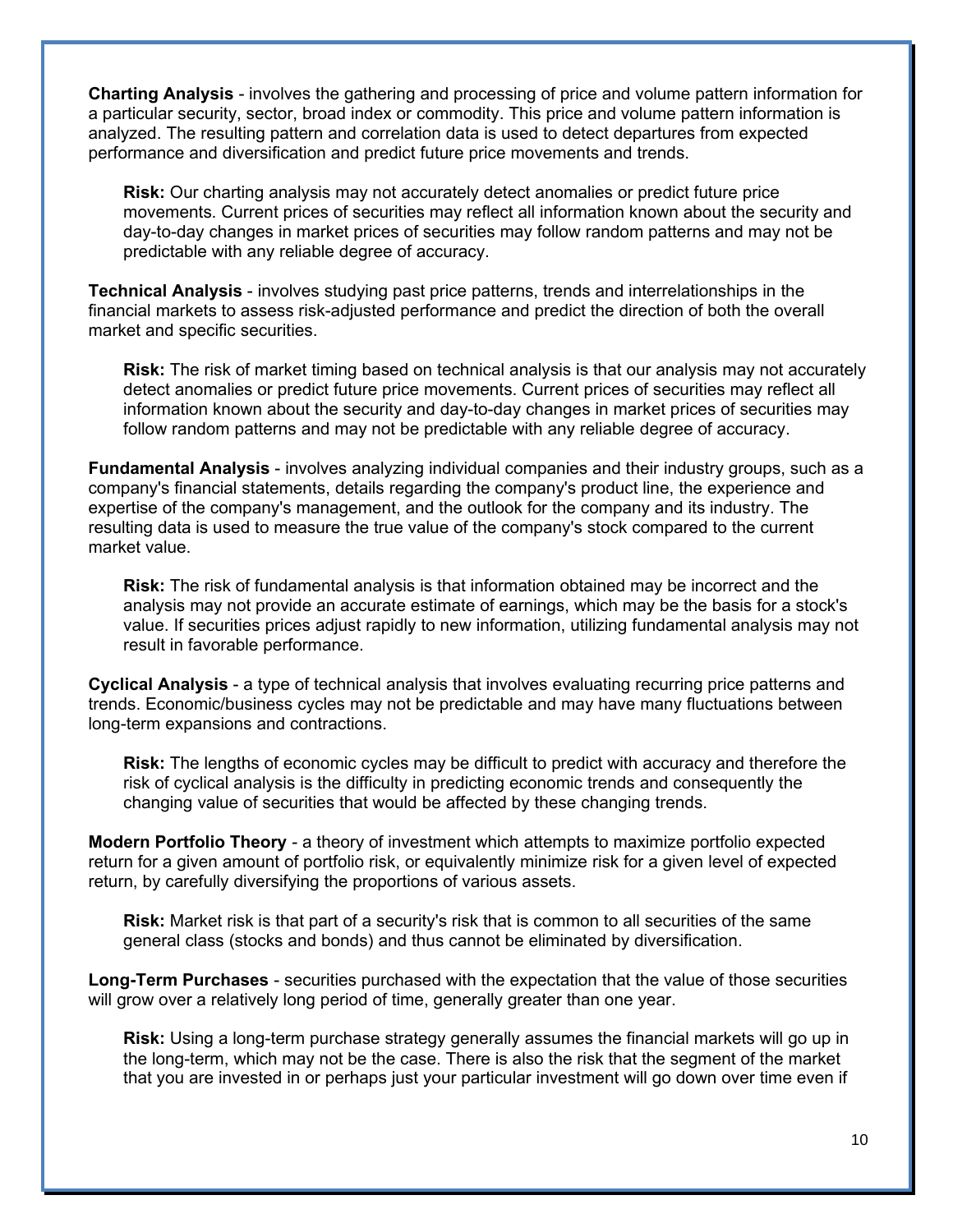the overall financial markets advance. Purchasing investments long-term may create an opportunity cost - "locking-up" assets that may be better utilized in the short-term in other investments.

**Short-Term Purchases** - securities purchased with the expectation that they will be sold within a relatively short period of time, generally less than one year, to take advantage of the securities' shortterm price fluctuations.

**Risk:** Using a short-term purchase strategy generally assumes that we can predict how financial markets will perform in the short-term which may be very difficult and will incur a disproportionately higher amount of transaction costs compared to long-term trading. There are many factors that can affect financial market performance in the short-term (such as short-term interest rate changes, cyclical earnings announcements, etc.) but may have a smaller impact over longer periods of times.

**Short Sales** - Unlike a straightforward investment in stocks where you buy shares with the expectation that their price will increase so you can sell at a profit, in a "short sale" you borrow stocks from your brokerage firm and sell them immediately, hoping to buy them later at a lower price. Thus, a short seller hopes that the price of a stock will go down in the near future. A short seller thus uses declines in the market to his advantage. The short seller makes money when the stock prices fall and loses when prices go up. The SEC has strict regulations in place regarding short selling.

**Risk:** Short selling is very risky. Investors should exercise extreme caution before short selling is implemented. A short seller will profit if the stock goes down in price, but if the price of the shares increase, the potential losses are unlimited because the stock can keep rising forever. There is no ceiling on how much a short seller can lose in a trade. The share price may keep going up and the short seller will have to pay whatever the prevailing stock price is to buy back the shares. However, gains have a ceiling level because the stock price cannot fall below zero.

**Risks:** A short seller has to undertake to pay the earnings on the borrowed securities as long as the short seller chooses to keep the short position open. If the company declares huge dividends or issues bonus shares, the short seller will have to pay that amount to the lender. Any such occurrence can skew the entire short investment and make it unprofitable. The broker can use the funds in the short seller's margin account to buy back the loaned shares or issue a "call away" to get the short seller to return the borrowed securities. If the broker makes this call when the stock price is much higher than the price at the time of the short sale, then the investor can end up taking huge losses.

**Risk:** Margin interest can be a significant expense. Since short sales can only be undertaken in margin accounts, the interest payable on short trades can be substantial, especially if short positions are kept open over an extended period.

**Risk:** Shares that are difficult to borrow - because of high short interest, limited float, or any other reason - have "hard-to-borrow" fees. These fees are based on an annualized rate that can range from a small fraction of a percent to more than 100% of the value of the short trade. The hard-toborrow rate can fluctuate substantially on a daily basis; therefore, the exact dollar amount of the fee may not be known in advance, and may be substantial.

**Option Writing** - a securities transaction that involves selling an option. An option is a contract that gives the buyer the right, but not the obligation, to buy or sell a particular security at a specified price on or before the expiration date of the option. When an investor sells a call option, he or she must deliver to the buyer a specified number of shares if the buyer exercises the option. When an investor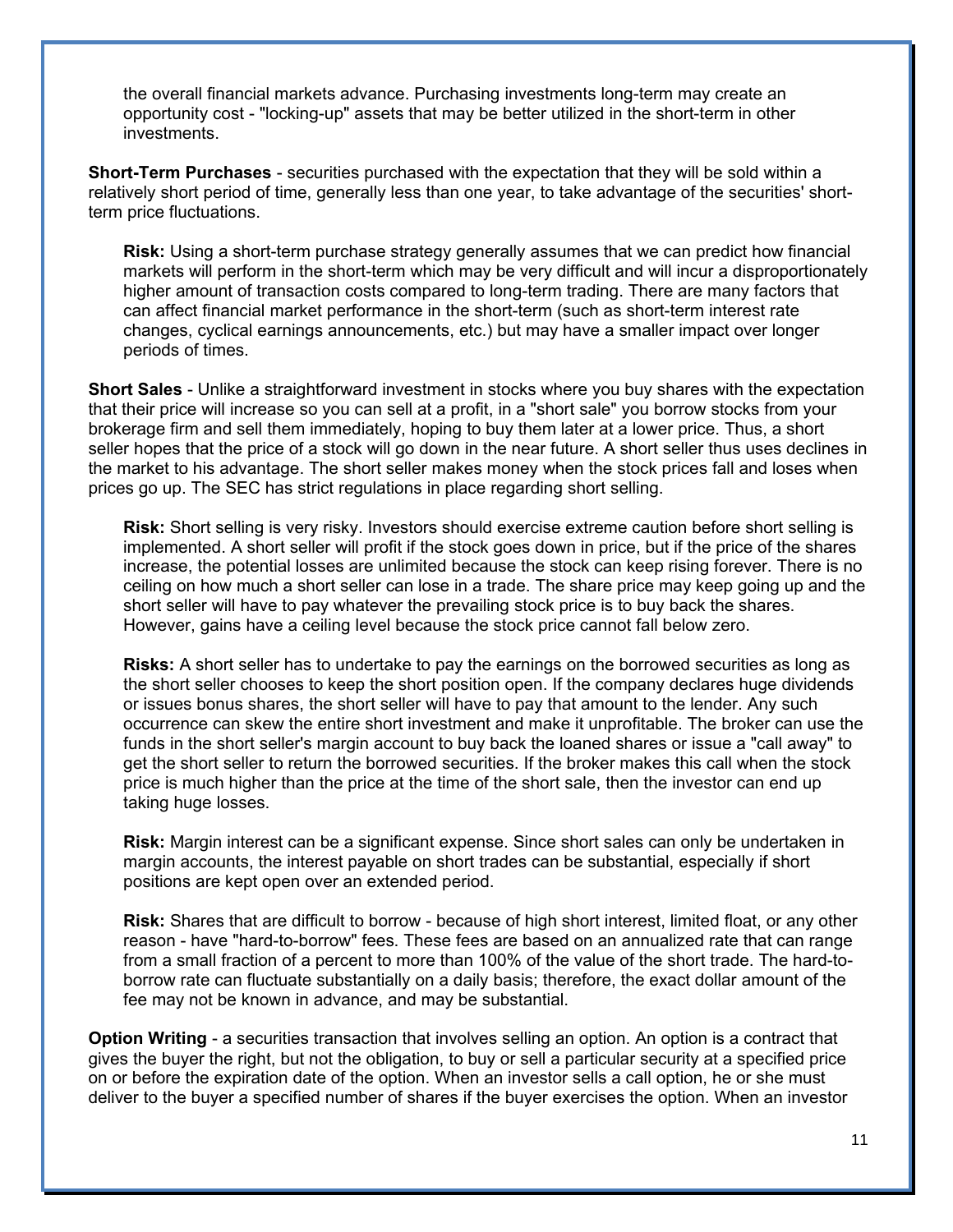sells a put option, he or she must pay the strike price per share if the buyer exercises the option, and will receive the specified number of shares. The option writer/seller receives a premium (the market price of the option at a particular time) in exchange for writing the option.

**Risk:** Options are complex investments and can be very risky, especially if the investor does not own the underlying stock. In certain situations, an investor's risk can be unlimited.

**Trading** - We may use frequent trading (in general, selling securities within 30 days of purchasing the same securities) as an investment strategy when managing your account(s). Frequent trading is not a fundamental part of our overall investment strategy, but we may use this strategy occasionally when we determine that it is suitable given your stated investment objectives and tolerance for risk. This may include buying and selling securities frequently in an effort to capture significant market gains and avoid significant losses.

**Risk:** When a frequent trading policy is in effect, there is a risk that investment performance within your account may be negatively affected, particularly through increased brokerage and other transactional costs and taxes.

Our investment strategies and advice may vary depending upon each client's specific financial situation. As such, we determine investments and allocations based upon your predefined objectives, risk tolerance, time horizon, financial information, liquidity needs and other various suitability factors. Your restrictions and guidelines may affect the composition of your portfolio. **It is important that you notify us immediately with respect to any material changes to your financial circumstances, including for example, a change in your current or expected income level, tax circumstances, or employment status.**

#### **Tax Considerations**

Our strategies and investments may have unique and significant tax implications. However, unless we specifically agree otherwise, and in writing, tax efficiency is not our primary consideration in the management of your assets. Regardless of your account size or any other factors, we strongly recommend that you consult with a tax professional regarding the investing of your assets.

Custodians and broker-dealers must report the cost basis of equities acquired in client accounts. Your custodian will default to the First-In First-Out ("FIFO") accounting method for calculating the cost basis of your investments. You are responsible for contacting your tax advisor to determine if this accounting method is the right choice for you. If your tax advisor believes another accounting method is more advantageous, provide written notice to our firm immediately and we will alert your account custodian of your individually selected accounting method. Decisions about cost basis accounting methods will need to be made before trades settle, as the cost basis method cannot be changed after settlement.

#### **Risk of Loss**

Investing in securities involves risk of loss that you should be prepared to bear. We do not represent or guarantee that our services or methods of analysis can or will predict future results, successfully identify market tops or bottoms, or insulate clients from losses due to market corrections or declines. We cannot offer any guarantees or promises that your financial goals and objectives will be met. Past performance is in no way an indication of future performance.

#### **Other Risk Considerations**

When evaluating risk, financial loss may be viewed differently by each client and may depend on many different risks, each of which may affect the probability and magnitude of any potential loses. The following risks may not be all-inclusive, but should be considered carefully by a prospective client before retaining our services.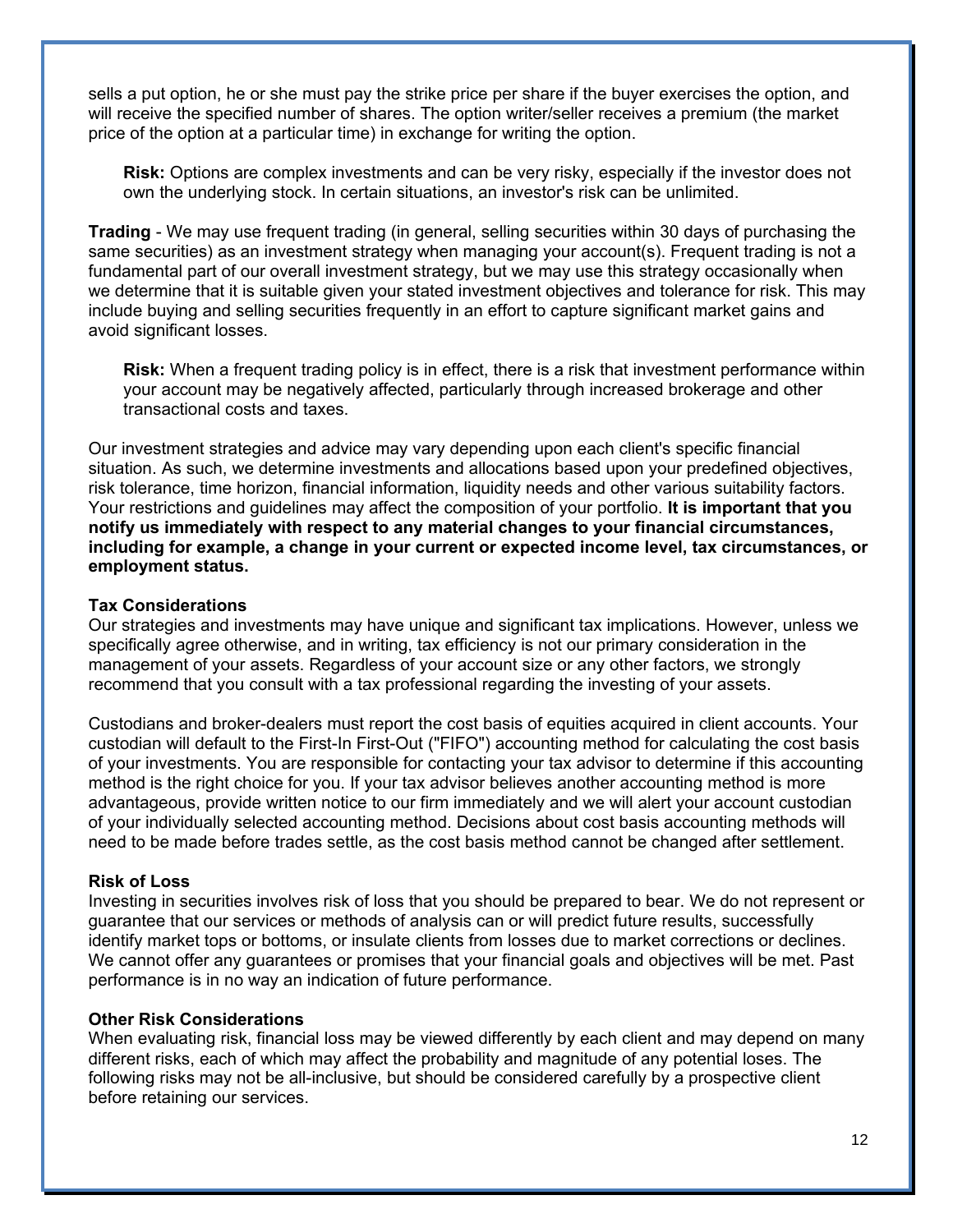Liquidity Risk: The risk of being unable to sell your investment at a fair price at a given time due to high volatility or lack of active liquid markets. You may receive a lower price or it may not be possible to sell the investment at all.

Credit Risk: Credit risk typically applies to debt investments such as corporate, municipal, and sovereign fixed income or bonds. A bond issuing entity can experience a credit event that could impair or erase the value of an issuer's securities held by a client.

Inflation and Interest Rate Risk: Security prices and portfolio returns will likely vary in response to changes in inflation and interest rates. Inflation causes the value of future dollars to be worth less and may reduce the purchasing power of a client's future interest payments and principal. Inflation also generally leads to higher interest rates, which may cause the value of many types of fixed income investments to decline.

Horizon and Longevity Risk: The risk that your investment horizon is shortened because of an unforeseen event, for example, the loss of your job. This may force you to sell investments that you were expecting to hold for the long term. If you must sell at a time that the markets are down, you may lose money. Longevity Risk is the risk of outliving your savings. This risk is particularly relevant for people who are retired, or are nearing retirement.

### **Recommendation of Particular Types of Securities**

We recommend various types of securities and do not primarily recommend one particular type of security over another since each client has different needs and different tolerance for risk. Each type of security has its own unique set of risks associated with it and it would not be possible to list here all of the specific risks of every type of investment. Even within the same type of investment, risks can vary widely. However, in very general terms, the higher the anticipated return of an investment, the higher the risk of loss associated with the investment. A description of the types of securities we may recommend to you and some of their inherent risks are provided below.

**Money Market Funds:** A money market fund is technically a security. The fund managers attempt to keep the share price constant at \$1/share. However, there is no guarantee that the share price will stay at \$1/share. If the share price goes down, you can lose some or all of your principal. The U.S. Securities and Exchange Commission ("SEC") notes that "While investor losses in money market funds have been rare, they are possible." In return for this risk, you should earn a greater return on your cash than you would expect from a Federal Deposit Insurance Corporation ("FDIC") insured savings account (money market funds are not FDIC insured). Next, money market fund rates are variable. In other words, you do not know how much you will earn on your investment next month. The rate could go up or go down. If it goes up, that may result in a positive outcome. However, if it goes down and you earn less than you expected to earn, you may end up needing more cash. A final risk you are taking with money market funds has to do with inflation. Because money market funds are considered to be safer than other investments like stocks, long-term average returns on money market funds tends to be less than long-term average returns on riskier investments. Over long periods of time, inflation can eat away at your returns.

**Certificates of Deposit:** Certificates of deposit ("CD") are generally a safe type of investment since they are insured by the Federal Deposit Insurance Company ("FDIC") up to a certain amount. However, because the returns are generally low, there is risk that inflation outpaces the return of the CD. Certain CDs are traded in the market place and not purchased directly from a banking institution. In addition to trading risk, when CDs are purchased at a premium, the premium is not covered by the FDIC.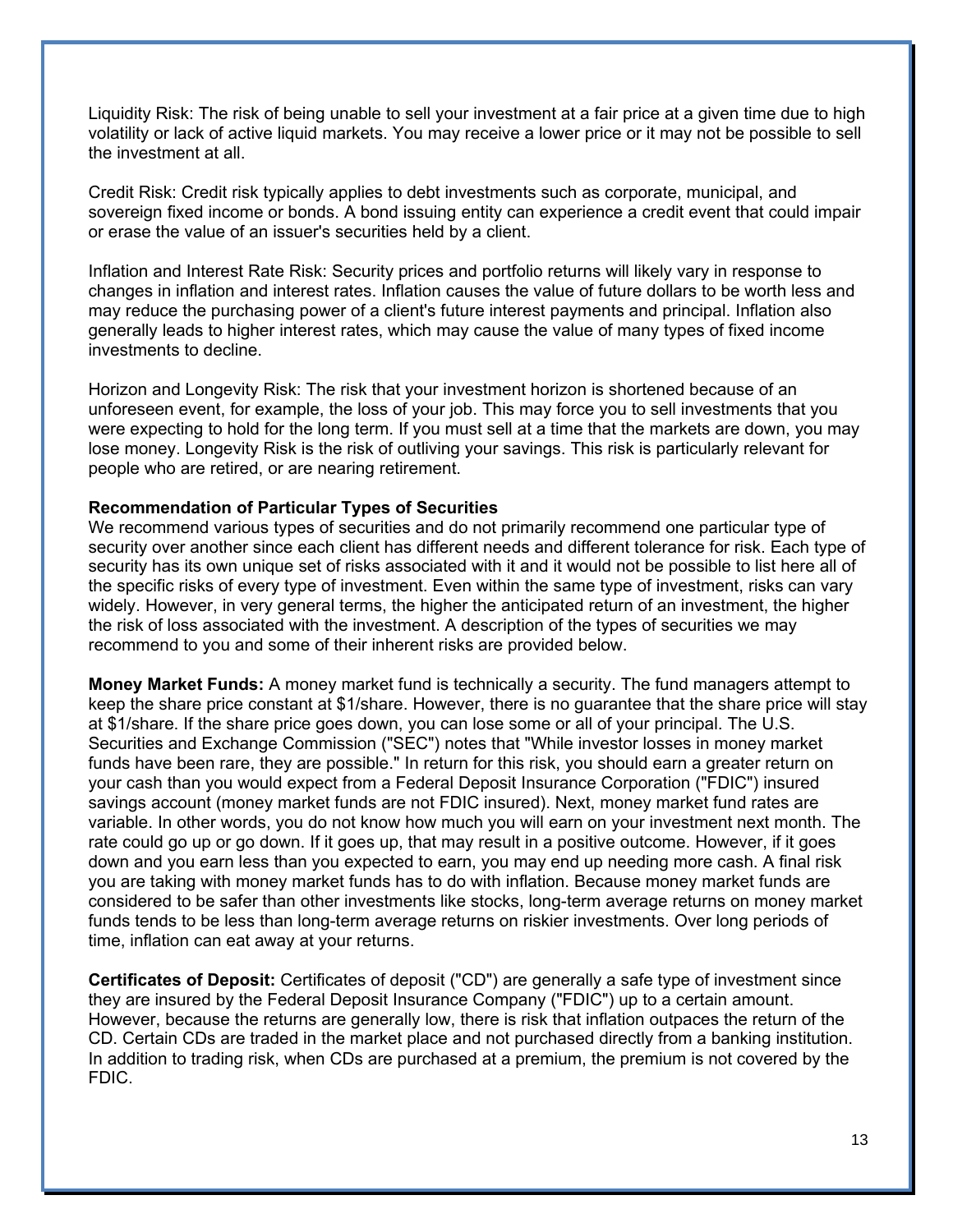**Municipal Securities:** Municipal securities, while generally thought of as safe, can have significant risks associated with them including, but not limited to: the credit worthiness of the governmental entity that issues the bond; the stability of the revenue stream that is used to pay the interest to the bondholders; when the bond is due to mature; and, whether or not the bond can be "called" prior to maturity. When a bond is called, it may not be possible to replace it with a bond of equal character paying the same amount of interest or yield to maturity.

**Bonds:** Corporate debt securities (or "bonds") are typically safer investments than equity securities, but their risk can also vary widely based on: the financial health of the issuer; the risk that the issuer might default; when the bond is set to mature; and, whether or not the bond can be "called" prior to maturity. When a bond is called, it may not be possible to replace it with a bond of equal character paying the same rate of return.

**Stocks:** There are numerous ways of measuring the risk of equity securities (also known simply as "equities" or "stock"). In very broad terms, the value of a stock depends on the financial health of the company issuing it. However, stock prices can be affected by many other factors including, but not limited to the class of stock (for example, preferred or common); the health of the market sector of the issuing company; and, the overall health of the economy. In general, larger, better established companies ("large cap") tend to be safer than smaller start-up companies ("small cap") are but the mere size of an issuer is not, by itself, an indicator of the safety of the investment.

**Mutual Funds and Exchange Traded Funds:** Mutual funds and exchange traded funds ("ETF") are professionally managed collective investment systems that pool money from many investors and invest in stocks, bonds, short-term money market instruments, other mutual funds, other securities, or any combination thereof. The fund will have a manager that trades the fund's investments in accordance with the fund's investment objective. While mutual funds and ETFs generally provide diversification, risks can be significantly increased if the fund is concentrated in a particular sector of the market, primarily invests in small cap or speculative companies, uses leverage (i.e., borrows money) to a significant degree, or concentrates in a particular type of security (i.e., equities) rather than balancing the fund with different types of securities. ETFs differ from mutual funds since they can be bought and sold throughout the day like stock and their price can fluctuate throughout the day. The returns on mutual funds and ETFs can be reduced by the costs to manage the funds. Also, while some mutual funds are "no load" and charge no fee to buy into, or sell out of, the fund, other types of mutual funds do charge such fees which can also reduce returns. Mutual funds can also be "closed end" or "open end". So-called "open end" mutual funds continue to allow in new investors indefinitely whereas "closed end" funds have a fixed number of shares to sell which can limit their availability to new investors.

ETFs may have tracking error risks. For example, the ETF investment adviser may not be able to cause the ETF's performance to match that of its Underlying Index or other benchmark, which may negatively affect the ETF's performance. In addition, for leveraged and inverse ETFs that seek to track the performance of their Underlying Indices or benchmarks on a daily basis, mathematical compounding may prevent the ETF from correlating with performance of its benchmark. In addition, an ETF may not have investment exposure to all of the securities included in its Underlying Index, or its weighting of investment exposure to such securities may vary from that of the Underlying Index. Some ETFs may invest in securities or financial instruments that are not included in the Underlying Index, but which are expected to yield similar performance.

**Commercial Paper:** Commercial paper ("CP") is, in most cases, an unsecured promissory note that is issued with a maturity of 270 days or less. Being unsecured the risk to the investor is that the issuer may default. There is a less risk in asset based commercial paper (ABCP). The difference between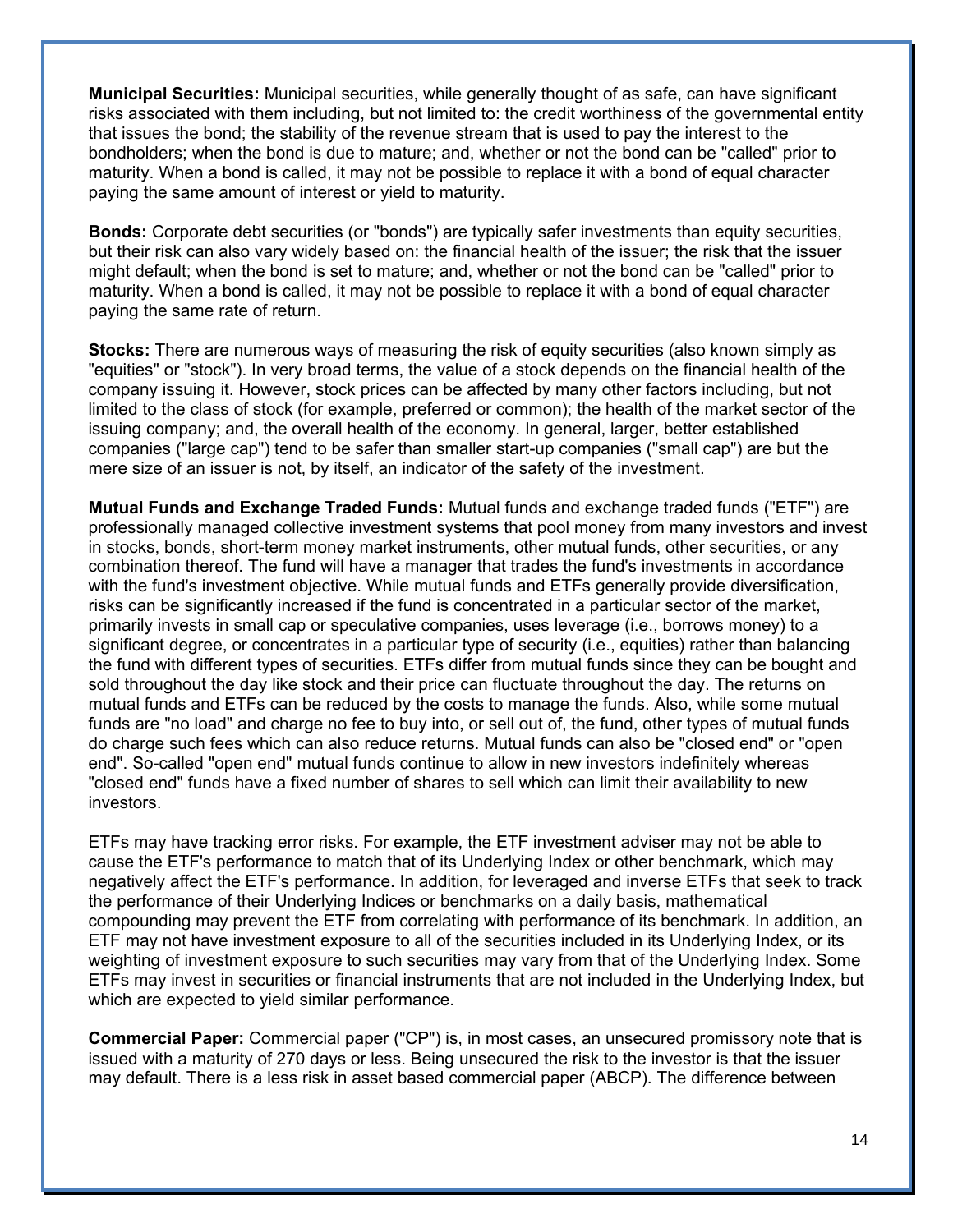ABCP and CP is that instead of being an unsecured promissory note representing an obligation of the issuing company, ABCP is backed by securities. Therefore, the perceived quality of the ABCP depends on the underlying securities.

**Real Estate:** Real estate is increasingly being used as part of a long-term core strategy due to increased market efficiency and increasing concerns about the future long-term variability of stock and bond returns. In fact, real estate is known for its ability to serve as a portfolio diversifier and inflation hedge. However, the asset class still bears a considerable amount of market risk. Real estate has shown itself to be very cyclical, somewhat mirroring the ups and downs of the overall economy. In addition to employment and demographic changes, real estate is also influenced by changes in interest rates and the credit markets, which affect the demand and supply of capital and thus real estate values. Along with changes in market fundamentals, investors wishing to add real estate as part of their core investment portfolios need to look for property concentrations by area or by property type. Because property returns are directly affected by local market basics, real estate portfolios that are too heavily concentrated in one area or property type can lose their risk mitigation attributes and bear additional risk by being too influenced by local or sector market changes.

**Real Estate Investment Trust:** A real estate investment trust ("REIT") is a corporate entity which invests in real estate and/or engages in real estate financing. A REIT reduces or eliminates corporate income taxes. REITs can be publicly or privately held. Public REITs may be listed on public stock exchanges. REITs are required to declare 90% of their taxable income as dividends, but they actually pay dividends out of funds from operations, so cash flow has to be strong or the REIT must either dip into reserves, borrow to pay dividends, or distribute them in stock (which causes dilution). After 2012, the IRS stopped permitting stock dividends. Most REITs must refinance or erase large balloon debts periodically. The credit markets are no longer frozen, but banks are demanding, and getting, harsher terms to re-extend REIT debt. Some REITs may be forced to make secondary stock offerings to repay debt, which will lead to additional dilution of the stockholders. Fluctuations in the real estate market can affect the REIT's value and dividends.

**Limited Partnerships:** A limited partnership is a financial affiliation that includes at least one general partner and a number of limited partners. The partnership invests in a venture, such as real estate development or oil exploration, for financial gain. The general partner has management authority and unlimited liability. The general partner runs the business and, in the event of bankruptcy, is responsible for all debts not paid or discharged. The limited partners have no management authority and their liability is limited to the amount of their capital commitment. Profits are divided between general and limited partners according to an arrangement formed at the creation of the partnership. The range of risks are dependent on the nature of the partnership and disclosed in the offering documents if privately placed. Publicly traded limited partnership have similar risk attributes to equities. However, like privately placed limited partnerships their tax treatment is under a different tax regime from equities. You should speak to your tax adviser in regard to their tax treatment.

**Options Contracts:** Options are complex securities that involve risks and are not suitable for everyone. Option trading can be speculative in nature and carry substantial risk of loss. It is generally recommended that you only invest in options with risk capital. An option is a contract that gives the buyer the right, but not the obligation, to buy or sell an underlying asset at a specific price on or before a certain date (the "expiration date"). The two types of options are calls and puts:

A call gives the holder the right to buy an asset at a certain price within a specific period of time. Calls are similar to having a long position on a stock. Buyers of calls hope that the stock will increase substantially before the option expires.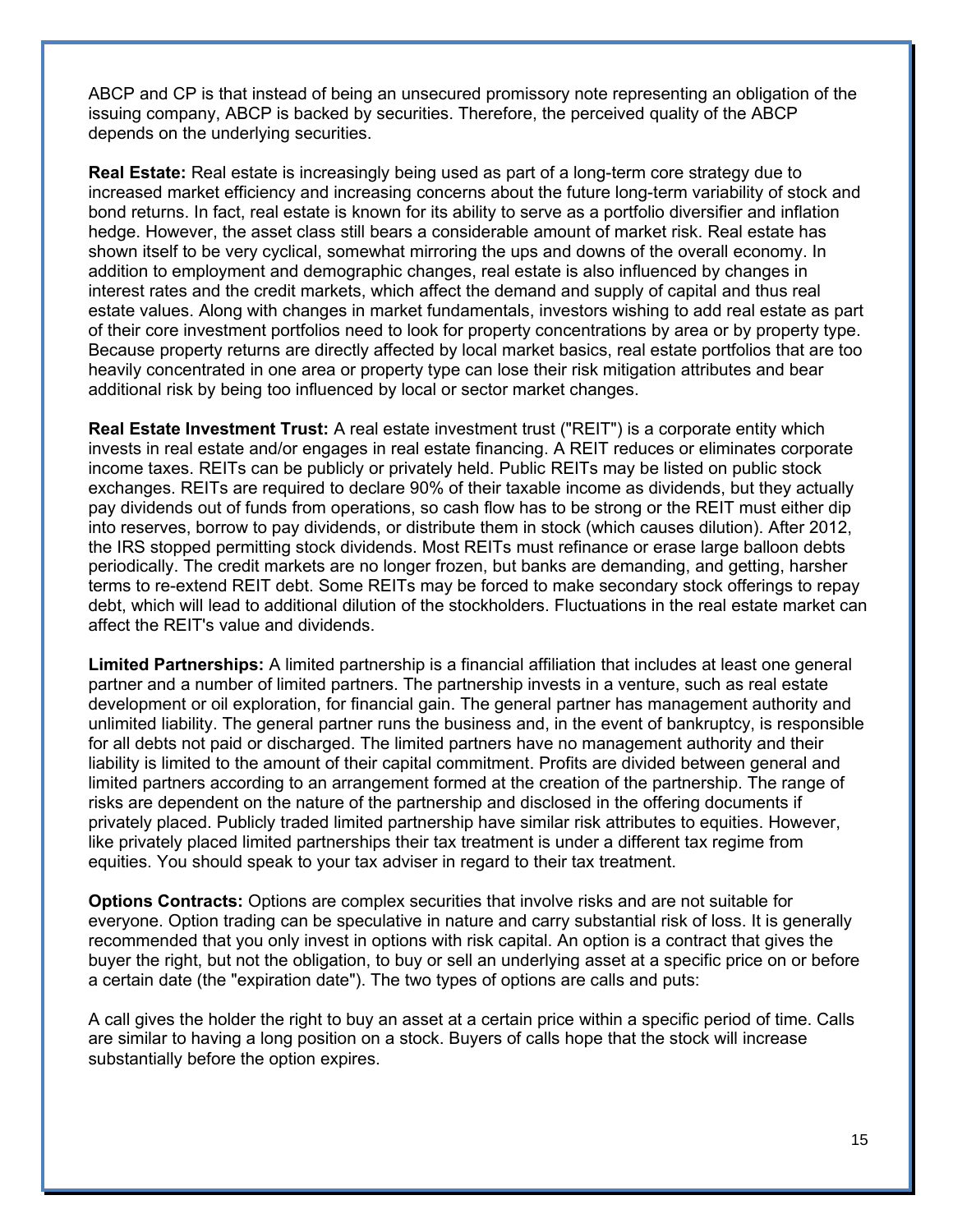A put gives the holder the right to sell an asset at a certain price within a specific period of time. Puts are very similar to having a short position on a stock. Buyers of puts hope that the price of the stock will fall before the option expires.

Selling options is more complicated and can be even riskier.

The option trading risks pertaining to options buyers are:

- Risk of losing your entire investment in a relatively short period of time.
- The risk of losing your entire investment increases if, as expiration nears, the stock is below the strike price of the call (for a call option) or if the stock is higher than the strike price of the put (for a put option).
- European style options which do not have secondary markets on which to sell the options prior to expiration can only realize its value upon expiration.
- Specific exercise provisions of a specific option contract may create risks.
- Regulatory agencies may impose exercise restrictions, which stops you from realizing value.

The option trading risks pertaining to options sellers are:

- Options sold may be exercised at any time before expiration.
- Covered Call traders forgo the right to profit when the underlying stock rises above the strike price of the call options sold and continues to risk a loss due to a decline in the underlying stock.
- Writers of Naked Calls risk unlimited losses if the underlying stock rises.
- Writers of Naked Puts risk unlimited losses if the underlying stock drops.
- Writers of naked positions run margin risks if the position goes into significant losses. Such risks may include liquidation by the broker.
- Writers of call options could lose more money than a short seller of that stock could on the same rise on that underlying stock. This is an example of how the leverage in options can work against the option trader.
- Writers of Naked Calls are obligated to deliver shares of the underlying stock if those call options are exercised.
- Call options can be exercised outside of market hours such that effective remedy actions cannot be performed by the writer of those options.
- Writers of stock options are obligated under the options that they sold even if a trading market is not available or that they are unable to perform a closing transaction.
- The value of the underlying stock may surge or ditch unexpectedly, leading to automatic exercises.

Other option trading risks are:

- The complexity of some option strategies is a significant risk on its own.
- Option trading exchanges or markets and option contracts themselves are open to changes at all times.
- Options markets have the right to halt the trading of any options, thus preventing investors from realizing value.
- Risk of erroneous reporting of exercise value.
- If an options brokerage firm goes insolvent, investors trading through that firm may be affected.
- Internationally traded options have special risks due to timing across borders.

Risks that are not specific to options trading include market risk, sector risk and individual stock risk. Option trading risks are closely related to stock risks, as stock options are a derivative of stocks.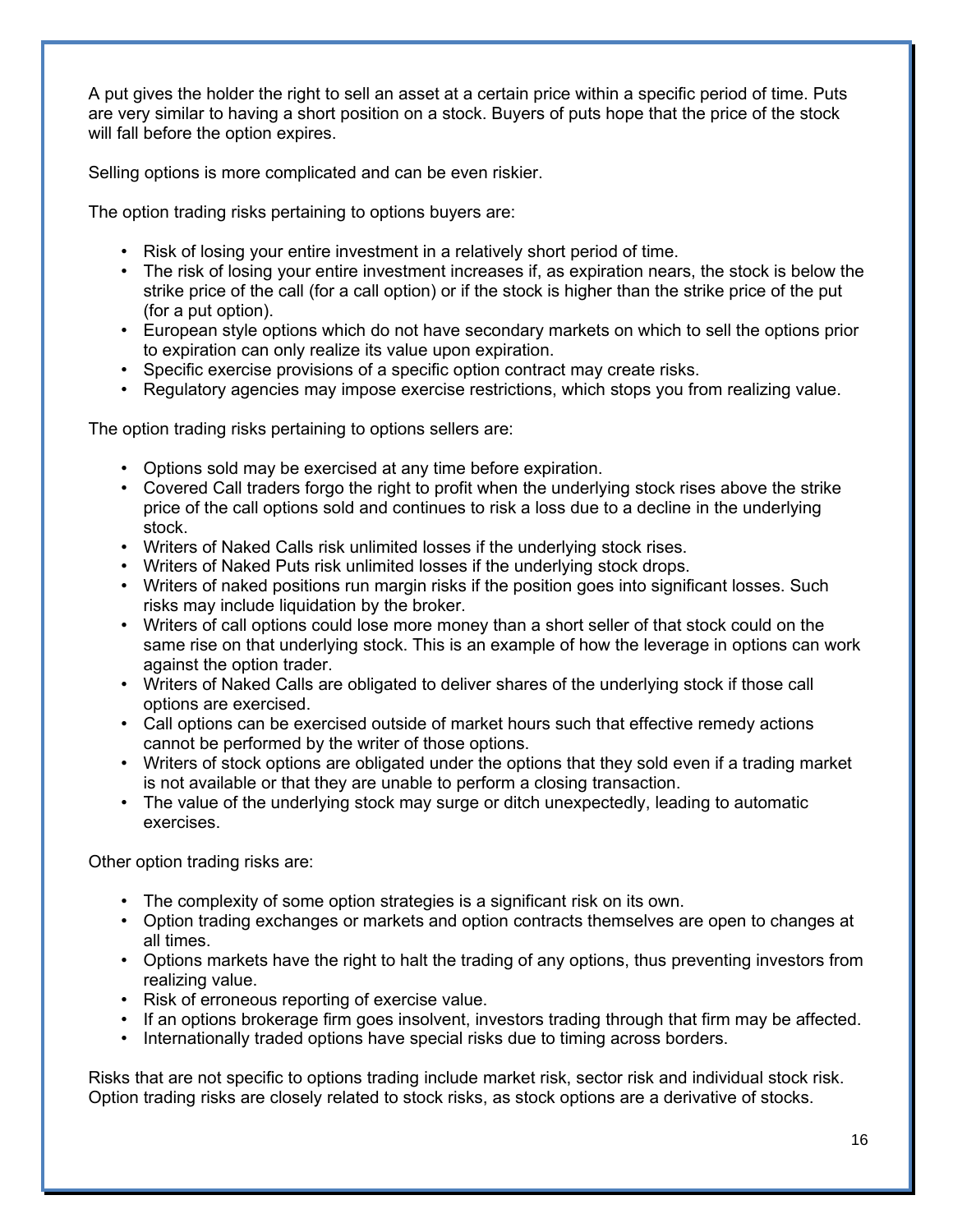**Derivatives:** Derivatives are types of investments where the investor does not own the underlying asset. There are many different types of derivative instruments, including, but not limited to, options, swaps, futures, and forward contracts. Derivatives have numerous uses as well as various risks associated with them, but they are generally considered an alternative way to participate in the market. Investors typically use derivatives for three reasons: to hedge a position, to increase leverage, or to speculate on an asset's movement. The key to making a sound investment is to fully understand the characteristics and risks associated with the derivative, including, but not limited to counter-party, underlying asset, price, and expiration risks. The use of a derivative only makes sense if the investor is fully aware of the risks and understands the impact of the investment within a portfolio strategy. Due to the variety of available derivatives and the range of potential risks, a detailed explanation of derivatives is beyond the scope of this disclosure.

**Structured Products:** A structured product, also known as a market-linked product, is generally a prepackaged investment strategy based on derivatives, such as a single security, a basket of securities, options, indices, commodities, debt issuances, and/or foreign currencies, and to a lesser extent, swaps. Structured products are usually issued by investment banks or affiliates thereof. They have a fixed maturity, and have two components: a note and a derivative. The derivative component is often an option. The note provides for periodic interest payments to the investor at a predetermined rate, and the derivative component provides for the payment at maturity. Some products use the derivative component as a put option written by the investor that gives the buyer of the put option the right to sell to the investor the security or securities at a predetermined price. Other products use the derivative component to provide for a call option written by the investor that gives the buyer of the call option the right to buy the security or securities from the investor at a predetermined price. A feature of some structured products is a "principal guarantee" function, which offers protection of principal if held to maturity. However, these products are not always Federal Deposit Insurance Corporation insured; they may only be insured by the issuer, and thus have the potential for loss of principal in the case of a liquidity crisis, or other solvency problems with the issuing company. Investing in structured products involves a number of risks including but not limited to: fluctuations in the price, level or yield of underlying instruments, interest rates, currency values and credit quality; substantial loss of principal; limits on participation in any appreciation of the underlying instrument; limited liquidity; credit risk of the issuer; conflicts of interest; and, other events that are difficult to predict.

**Private Placements:** A private placement (non-public offering) is an illiquid security sold to qualified investors and are not publicly traded nor registered with the Securities and Exchange Commission.

**Risk:** Private placements generally carry a higher degree of risk due to illiquidity. Most securities that are acquired in a private placement will be restricted securities and must be held for an extended amount of time and therefore cannot be sold easily. The range of risks are dependent on the nature of the partnership and are disclosed in the offering documents.

# **Item 9 Disciplinary Information**

We are required to disclose the facts of any legal or disciplinary events that are material to a client's evaluation of our advisory business or the integrity of our management. We do not have any required disclosures under this item.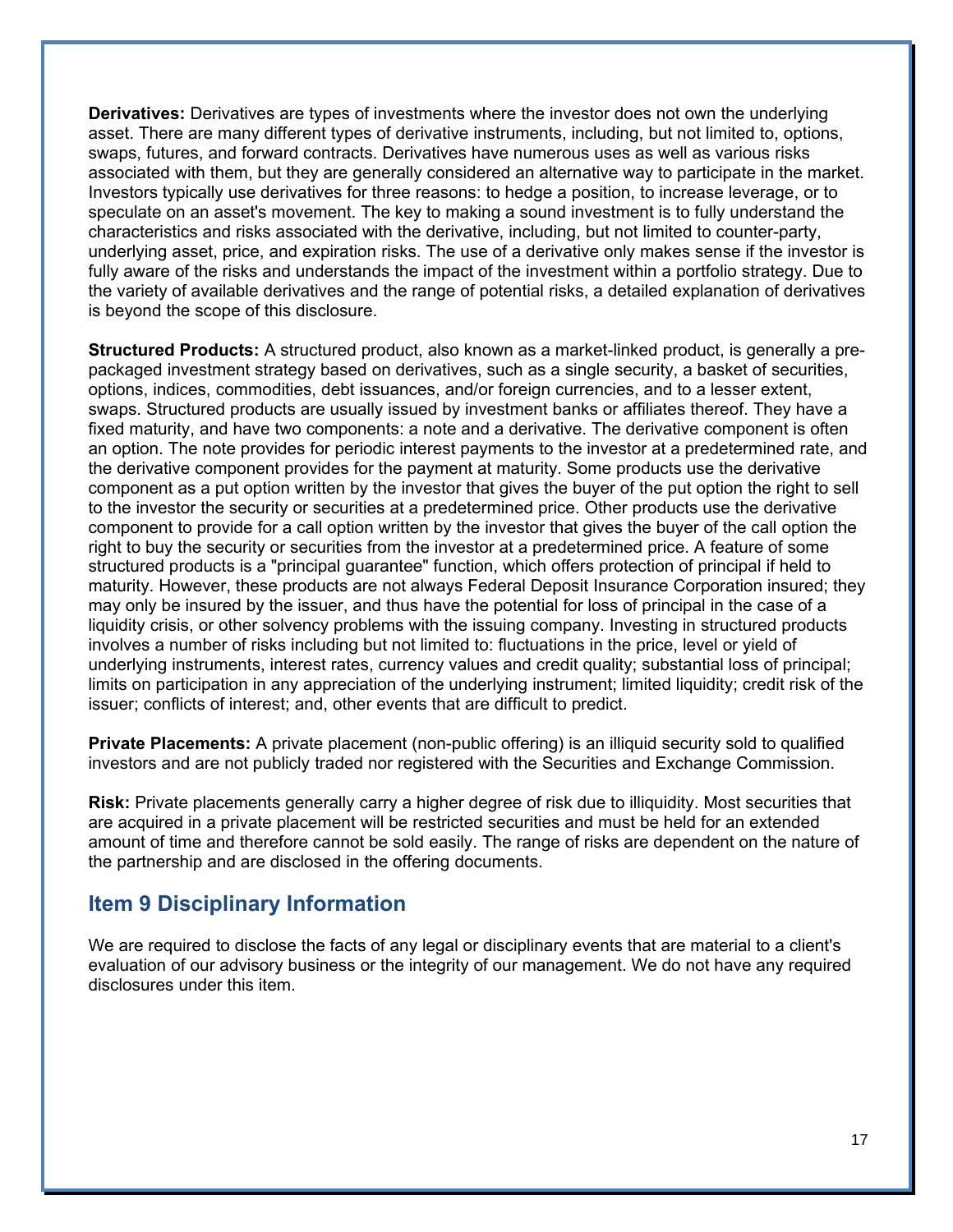# **Item 10 Other Financial Industry Activities and Affiliations**

### **Registrations with Broker-Dealer**

Persons providing investment advice on behalf of our firm are registered representatives with Purshe Kaplan Sterling Investments, Inc. ("PKS"), a securities broker-dealer, and a member of the Financial Industry Regulatory Authority and the Securities Investor Protection Corporation. See the *Fees and Compensation* section in this brochure for more information on the compensation received by registered representatives who are affiliated with our firm.

### **Licensed Insurance Producer**

James M. Perkins, Chief Executive Officer, Chief Compliance Officer and Managing Partner of our advisory firm, is a licensed insurance producer and may earn commission-based compensation for selling insurance products to you. See the *Fees and Compensation* section in this brochure for more information on the compensation received by insurance producers who are affiliated with our firm.

# **Item 11 Code of Ethics, Participation or Interest in Client Transactions and Personal Trading**

### **Description of Our Code of Ethics**

We strive to comply with applicable laws and regulations governing our practices. Therefore, our Code of Ethics includes guidelines for professional standards of conduct for persons associated with our firm. Our goal is to protect your interests at all times and to demonstrate our commitment to our fiduciary duties of honesty, good faith, and fair dealing with you. All persons associated with our firm are expected to adhere strictly to these guidelines. Persons associated with our firm are also required to report any violations of our Code of Ethics. Additionally, we maintain and enforce written policies reasonably designed to prevent the misuse or dissemination of material, non-public information about you or your account holdings by persons associated with our firm.

Clients or prospective clients may obtain a copy of our Code of Ethics by contacting us at the telephone number on the cover page of this brochure.

#### **Participation or Interest in Client Transactions**

Neither our firm nor any persons associated with our firm has any material financial interest in client transactions beyond the provision of investment advisory services as disclosed in this brochure.

#### **Personal Trading Practices**

Our firm or persons associated with our firm may buy or sell the same securities that we recommend to you or securities in which you are already invested. A conflict of interest exists in such cases because we have the ability to trade ahead of you and potentially receive more favorable prices than you will receive. To mitigate this conflict of interest, it is our policy that neither our firm nor persons associated with our firm shall have priority over your account in the purchase or sale of securities.

# **Item 12 Brokerage Practices**

We recommend the brokerage and custodial services of Fidelity Brokerage Services, LLC, and Pershing LLC (both referred to independently as "Custodian"). Your assets must be maintained in an account at a "qualified custodian," generally a broker-dealer or bank. In recognition of the value of the services the Custodian provides, you may pay higher commissions and/or trading costs than those that may be available elsewhere.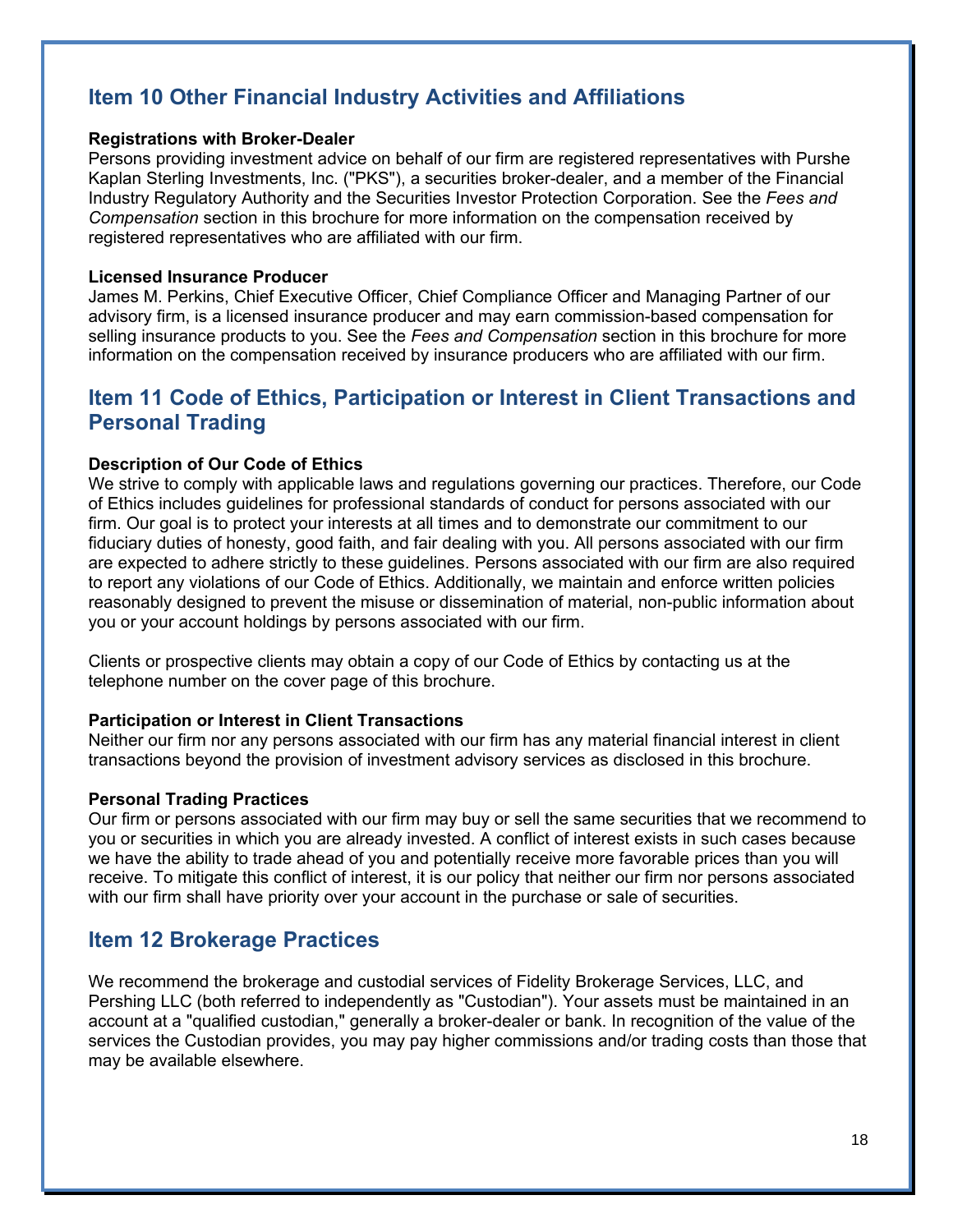We seek to recommend a custodian/broker that will hold your assets and execute transactions on terms that are, overall, the most favorable compared to other available providers and their services. We consider various factors, including:

- Capability to buy and sell securities for your account itself or to facilitate such services
- The likelihood that your trades will be executed
- Availability of investment research and tools
- Overall quality of services
- Competitiveness of price
- Reputation, financial strength, and stability
- Existing relationship with our firm and our other clients

#### **Research and Other Soft Dollar Benefits**

We do not have any soft dollar arrangements.

#### **Economic Benefits**

As a registered investment adviser, we have access to the institutional platform of your account custodian. As such, we will also have access to research products and services from your account custodian and/or other brokerage firm. These products may include financial publications, information about particular companies and industries, research software, and other products or services that provide lawful and appropriate assistance to our firm in the performance of our investment decisionmaking responsibilities. Such research products and services are provided to all investment advisers that utilize the institutional services platforms of these firms, and are not considered to be paid for with soft dollars. However, you should be aware that the commissions charged by a particular broker for a particular transaction or set of transactions may be greater than the amounts another broker who did not provide research services or products might charge.

#### **Brokerage for Client Referrals**

We do not receive client referrals from broker-dealers in exchange for cash or other compensation, such as brokerage services or research.

#### **Directed Brokerage**

In limited circumstances, and at our discretion, some clients may instruct our firm to use one or more particular brokers for the transactions in their accounts. If you choose to direct our firm to use a particular broker, you should understand that this might prevent our firm from aggregating trades with other client accounts or from effectively negotiating brokerage commissions on your behalf. This practice may also prevent our firm from obtaining favorable net price and execution. Thus, when directing brokerage business, you should consider whether the commission expenses, execution, clearance, and settlement capabilities that you will obtain through your broker are adequately favorable in comparison to those that we would otherwise obtain for you.

### **Aggregated Trades**

We combine multiple orders for shares of the same securities purchased for discretionary advisory accounts we manage (this practice is commonly referred to as "aggregated trading"). We will then distribute a portion of the shares to participating accounts in a fair and equitable manner. Generally, participating accounts will pay a fixed transaction cost regardless of the number of shares transacted. In certain cases, each participating account pays an average price per share for all transactions and pays a proportionate share of all transaction costs on any given day. In the event an order is only partially filled, the shares will be allocated to participating accounts in a fair and equitable manner, typically in proportion to the size of each client's order. Accounts owned by our firm or persons associated with our firm may participate in aggregated trading with your accounts; however, they will not be given preferential treatment.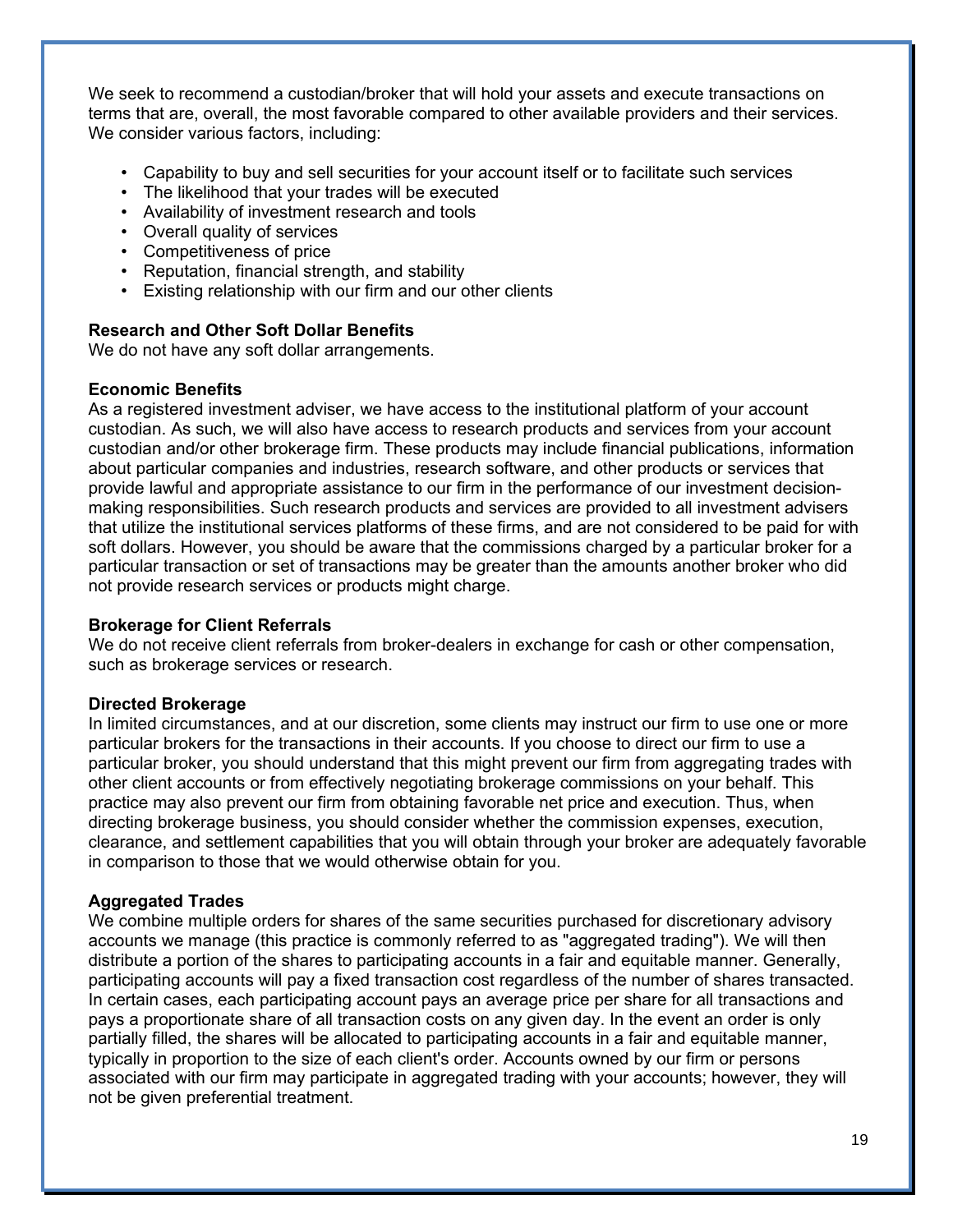We do not aggregate trades for non-discretionary accounts. Accordingly, non-discretionary accounts may pay different costs than discretionary accounts pay. If you enter into non-discretionary arrangements with our firm, we may not be able to buy and sell the same quantities of securities for you and you may pay higher commissions, fees, and/or transaction costs than clients who enter into discretionary arrangements with our firm.

### **Mutual Fund Share Classes**

Mutual funds are sold with different share classes, which carry different cost structures. Each available share class is described in the mutual fund's prospectus. When we purchase, or recommend the purchase of, mutual funds for a client, we select the share class that is deemed to be in the client's best interest, taking into consideration cost, tax implications, and other factors. When the fund is available for purchase at net asset value, we will purchase, or recommend the purchase of, the fund at net asset value. We also review the mutual funds held in accounts that come under our management to determine whether a more beneficial share class is available, considering cost, tax implications, and the impact of contingent deferred sales charges.

# **Item 13 Review of Accounts**

Jim Perkins, Managing Partner and Chief Compliance Officer of Quantum Private Wealth, LLC will monitor your accounts on an ongoing basis and will conduct account reviews at least annually, to ensure the advisory services provided to you are consistent with your investment needs and objectives. Additional reviews may be conducted based on various circumstances, including, but not limited to: contributions and withdrawals, year-end tax planning, market moving events, security specific events, and/or changes in your risk/return objectives.

The individuals conducting reviews may vary from time to time, as personnel join or leave our firm.

We will not provide you with regular written reports. You will receive trade confirmations and monthly or quarterly statements from your account custodian(s).

# **Item 14 Client Referrals and Other Compensation**

As disclosed under the *Fees and Compensation* section in this brochure, persons providing investment advice on behalf of our firm are licensed insurance producers, and are registered representatives with Purshe Kaplan Sterling Investments, Inc. ("PKS"), a securities broker-dealer, and a member of the Financial Industry Regulatory Authority and the Securities Investor Protection Corporation. For information on the conflicts of interest this presents, and how we address these conflicts, refer to the *Fees and Compensation* section.

We do not receive any compensation from any third party in connection with providing investment advice to you nor do we compensate any individual or firm for client referrals.

Refer to the *Brokerage Practices* section above for disclosures on research and other benefits we may receive resulting from our relationship with your account custodian.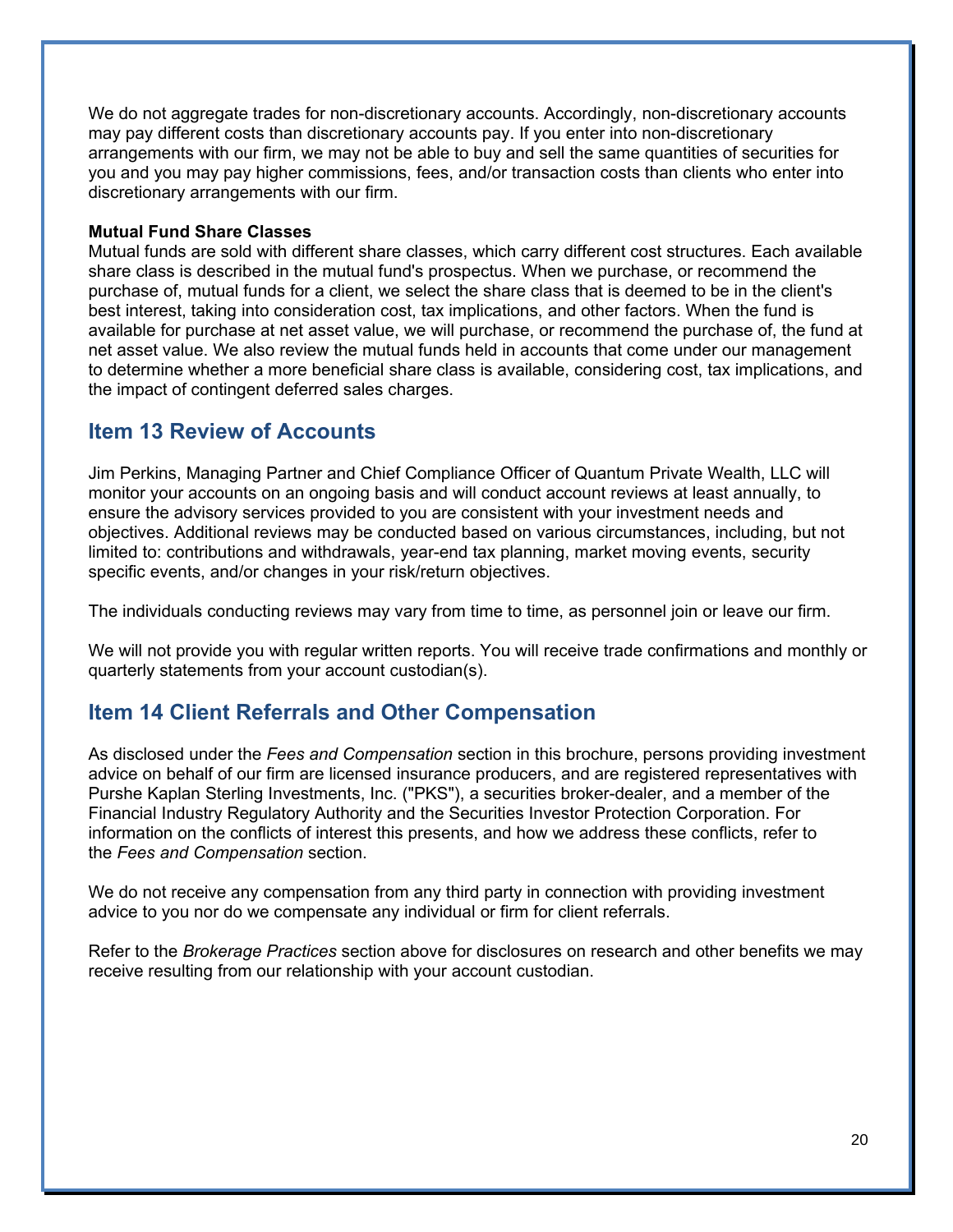# **Item 15 Custody**

As paying agent for our firm, your independent custodian will directly debit your account(s) for the payment of our advisory fees. This ability to deduct our advisory fees from your accounts causes our firm to exercise limited custody over your funds or securities. We do not have physical custody of any of your funds and/or securities. Your funds and securities will be held with a bank, broker-dealer, or other qualified custodian. You will receive account statements from the qualified custodian(s) holding your funds and securities at least quarterly. The account statements from your custodian(s) will indicate the amount of our advisory fees deducted from your account(s) each billing period. You should carefully review account statements for accuracy.

### **Wire Transfer and/or Standing Letter of Authorization**

Our firm, or persons associated with our firm, may effect wire transfers from client accounts to one or more third parties designated, in writing, by the client without obtaining written client consent for each separate, individual transaction, as long as the client has provided us with written authorization to do so. Such written authorization is known as a Standing Letter of Authorization. An adviser with authority to conduct such third party wire transfers has access to the client's assets, and therefore has custody of the client's assets in any related accounts.

However, we do not have to obtain a surprise annual audit, as we otherwise would be required to by reason of having custody, as long as we meet the following criteria:

- 1. You provide a written, signed instruction to the qualified custodian that includes the third party's name and address or account number at a custodian;
- 2. You authorize us in writing to direct transfers to the third party either on a specified schedule or from time to time;
- 3. Your qualified custodian verifies your authorization (e.g., signature review) and provides a transfer of funds notice to you promptly after each transfer;
- 4. You can terminate or change the instruction;
- 5. We have no authority or ability to designate or change the identity of the third party, the address, or any other information about the third party;
- 6. We maintain records showing that the third party is not a related party to us nor located at the same address as us; and
- 7. Your qualified custodian sends you, in writing, an initial notice confirming the instruction and an annual notice reconfirming the instruction.

We hereby confirm that we meet the above criteria.

# **Item 16 Investment Discretion**

Before we can buy or sell securities on your behalf, you must first sign our discretionary management agreement and the appropriate trading authorization forms.

You may grant our firm discretion over the selection and amount of securities to be purchased or sold for your account(s) without obtaining your consent or approval prior to each transaction. You may specify investment objectives, guidelines, and/or impose certain conditions or investment parameters for your account(s). For example, you may specify that the investment in any particular stock or industry should not exceed specified percentages of the value of the portfolio and/or restrictions or prohibitions of transactions in the securities of a specific industry or security. Refer to the *Advisory Business* section in this brochure for more information on our discretionary management services.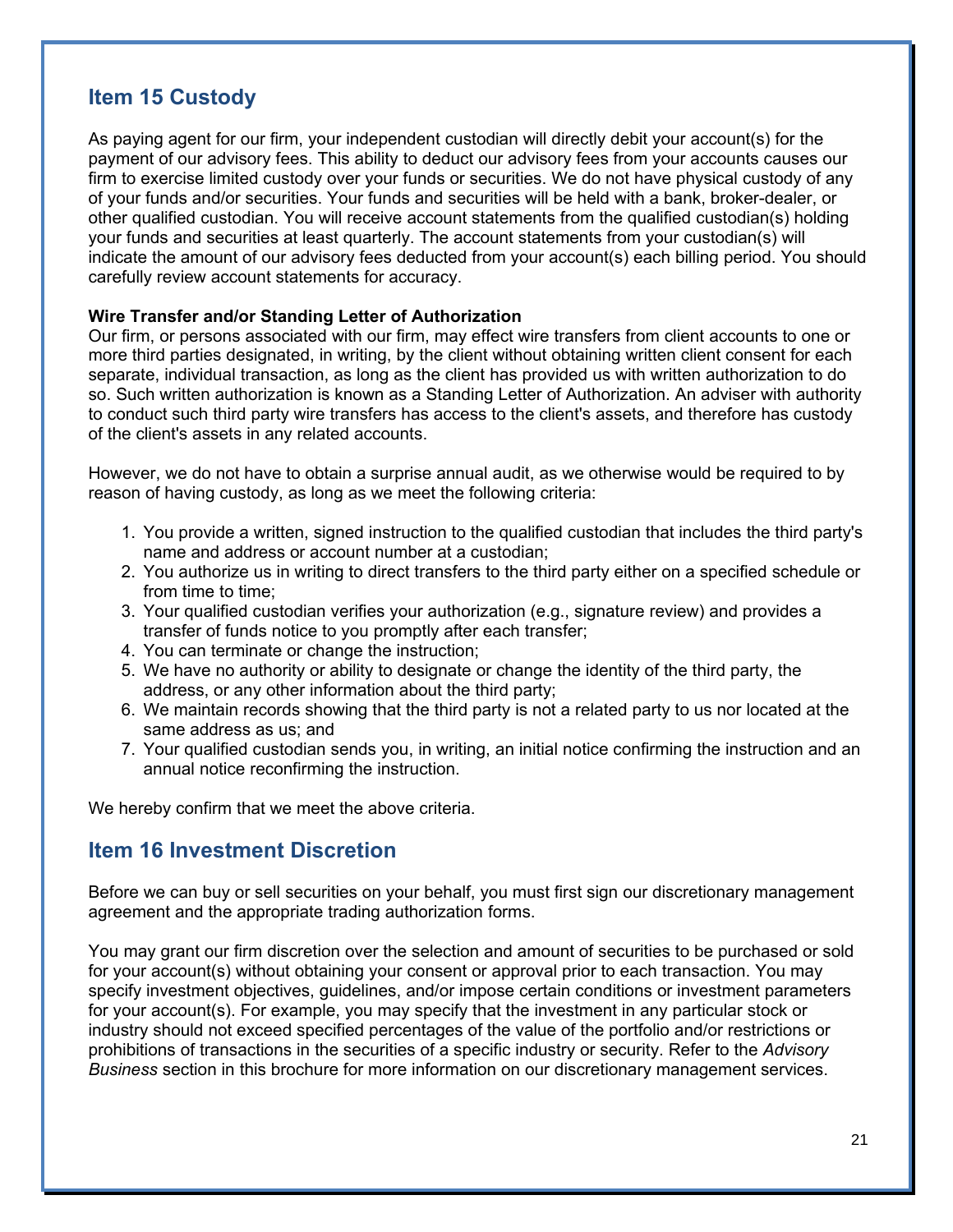If you enter into non-discretionary arrangements with our firm, we will obtain your approval prior to the execution of any transactions for your account(s). You have an unrestricted right to decline to implement any advice provided by our firm on a non-discretionary basis.

# **Item 17 Voting Client Securities**

We will not vote proxies on behalf of your advisory accounts. At your request, we may offer you advice regarding corporate actions and the exercise of your proxy voting rights. If you own shares of applicable securities, you are responsible for exercising your right to vote as a shareholder.

In most cases, you will receive proxy materials directly from the account custodian. However, in the event we were to receive any written or electronic proxy materials, we would forward them directly to you by mail, unless you have authorized our firm to contact you by electronic mail, in which case, we would forward any electronic solicitations to vote proxies.

# **Item 18 Financial Information**

Our firm does not have any financial condition or impairment that would prevent us from meeting our contractual commitments to you. We do not take physical custody of client funds or securities, or serve as trustee or signatory for client accounts, and, we do not require the prepayment of more than \$1,200 in fees six or more months in advance. Therefore, we are not required to include a financial statement with this brochure.

We have not filed a bankruptcy petition at any time in the past ten years.

# **Item 19 Requirements for State-Registered Advisers**

We are a federally registered investment adviser; therefore, we are not required to respond to this item.

# **Item 20 Additional Information**

#### **Trade Errors**

In the event a trading error occurs in your account, our policy is to restore your account to the position it should have been in had the trading error not occurred. Depending on the circumstances, corrective actions may include canceling the trade, adjusting an allocation, and/or reimbursing the account.

# **Class Action Lawsuits**

We have partnered with Broadridge, a company that handles class actions litigations. Broadridge streamlines and automates asset recovery - from data management and opportunity monitoring to claims filing and distribution.

#### **IRA Rollover Considerations**

As part of our investment advisory services to you, we may recommend that you withdraw the assets from your employer's retirement plan and roll the assets over to an individual retirement account ("IRA") that we will manage on your behalf. If you elect to roll the assets to an IRA that is subject to our management, we will charge you an asset based fee as set forth in the agreement you executed with our firm. This practice presents a conflict of interest because persons providing investment advice on our behalf have an incentive to recommend a rollover to you for the purpose of generating fee based